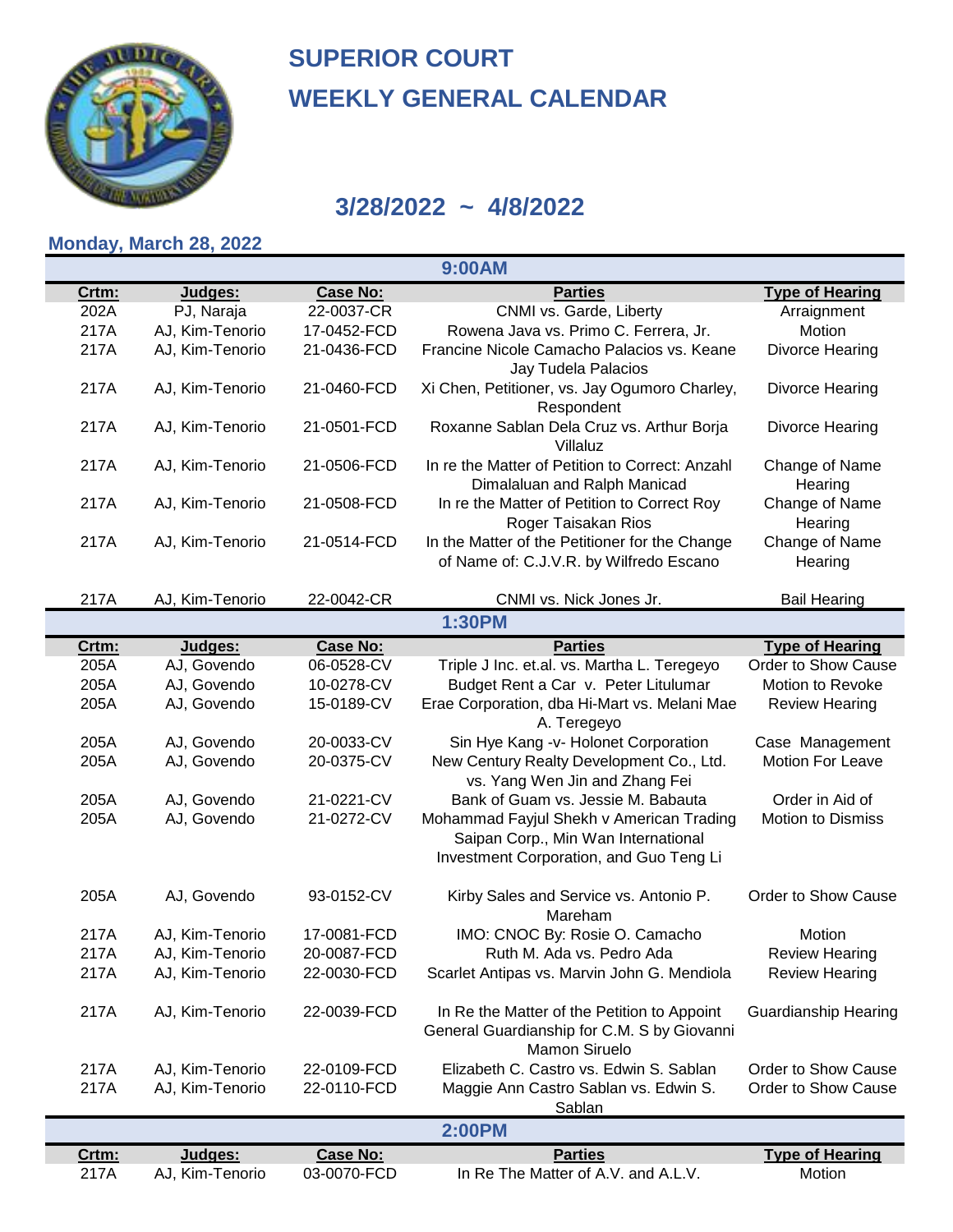

| <b>Case No:</b><br><b>Parties</b><br><b>Type of Hearing</b><br>Crtm:<br>Judges:                                                                        |  |
|--------------------------------------------------------------------------------------------------------------------------------------------------------|--|
| PJ, Naraja<br>IRMO: F.R.R., MJ.D, J.M.P., J.M., N.M.<br><b>Status Conference</b><br>202A<br>19-0009-JU                                                 |  |
| 202A<br>PJ, Naraja<br>19-0016-JU<br>IRMO: M.D., R.P., R.M., N.M., and O.C.<br><b>Status Conference</b>                                                 |  |
| 202A<br>PJ, Naraja<br>19-0023-JU<br>In re the matter of M.N and A.A<br><b>Review Hearing</b>                                                           |  |
| 202A<br>PJ, Naraja<br>19-0023-JU<br>In re the matter of M.N and A.A<br><b>Status Conference</b>                                                        |  |
| 202A<br>PJ, Naraja<br>IRMO: K.P.<br>20-0003-JU<br><b>Review Hearing</b>                                                                                |  |
| 202A<br>PJ, Naraja<br>In Re The Matter of N.M.<br>20-0012-JU<br><b>Status Conference</b>                                                               |  |
| 202A<br>PJ, Naraja<br>In re the Matter of J.J.C<br>Change of Plea<br>21-0004-JU                                                                        |  |
| 202A<br>PJ, Naraja<br>IMO: J.M.C.<br><b>Status Conference</b><br>21-0007-JU                                                                            |  |
| 202A<br>PJ, Naraja<br>IRMO: I.V.C.<br>21-0008-JU<br>Change of Plea                                                                                     |  |
| Tuesday, March 29, 2022                                                                                                                                |  |
| 10:00AM                                                                                                                                                |  |
| <b>Case No:</b><br><b>Parties</b><br><b>Type of Hearing</b><br>Crtm:<br>Judges:                                                                        |  |
| Order to Show Cause<br>223A<br>AJ, Bogdan<br>09-0423-CV<br>Triple J Saipan, Inc., dba Triple J Motors vs.                                              |  |
| Vicente G. Muna and Brenda Ann D. Muna                                                                                                                 |  |
| 223A<br>AJ, Bogdan<br>19-0247-CV<br>Bank of Guam vs. Maria Theresa A. Yumul<br>Order in Aid of                                                         |  |
| 223A<br>20-0097-CV<br>Carlos Arriola Borja v. Kwang Suk Lee<br>AJ, Bogdan<br>Motion                                                                    |  |
| 223A<br>20-0391-CV<br>AJ, Bogdan<br>Micronesian Land Corporation vs. Phillip's<br>Default Judgment                                                     |  |
| Corporation, Inc.<br>Hearing                                                                                                                           |  |
| 21-0218-CV<br>Shupeng Zhan v Moffy Clairelo Reyes and<br><b>Status Conference</b><br>223A<br>AJ, Bogdan                                                |  |
| Clarito M. Reyes                                                                                                                                       |  |
|                                                                                                                                                        |  |
|                                                                                                                                                        |  |
| 223A<br>21-0293-CV<br>AJ, Bogdan<br>Charley Kenty v. Hermana Ling<br>Case Management<br><b>1:30PM</b>                                                  |  |
|                                                                                                                                                        |  |
| <b>Parties</b><br><b>Case No:</b><br><b>Type of Hearing</b><br>Crtm:<br>Judges:                                                                        |  |
| 205A<br>CNMI vs. Higgins, Berman Junior<br><b>Status Conference</b><br>AJ, Govendo<br>16-02869-TR                                                      |  |
| 205A<br>CNMI vs. Higgins, Berman Junior<br>AJ, Govendo<br>17-00071-TR<br><b>Status Conference</b>                                                      |  |
| 205A<br>CNMI vs. Icesac Alberto S. Perez<br>AJ, Govendo<br>19-0257-ETR<br><b>Status Conference</b>                                                     |  |
| 205A<br>AJ, Govendo<br>20-00343-TR<br>CNMI vs. Romolor, Roberto O.<br><b>Status Conference</b><br><b>Status Conference</b>                             |  |
| 205A<br>AJ, Govendo<br>20-00378-TR<br>CNMI vs. Romolor, Roberto O.<br><b>Status Conference</b>                                                         |  |
| 205A<br>AJ, Govendo<br>20-00791-TR<br>CNMI vs. Anson, Carl<br>205A<br>AJ, Govendo<br>20-00897-TR<br><b>Status Conference</b>                           |  |
| CNMI vs. Higgins, Berman P.<br>205A<br>20-01096-TR<br><b>Status Conference</b>                                                                         |  |
| AJ, Govendo<br>CNMI vs. Higgins, Berman Junior<br>205A<br>20-01199-TR<br>CNMI vs. Romolor, Roberto O.<br><b>Status Conference</b>                      |  |
| AJ, Govendo<br>21-00853-TR<br>205A<br><b>Status Conference</b>                                                                                         |  |
| CNMI vs. Quitugua, Rollen R.<br>AJ, Govendo<br>205A<br>21-00966-TR<br>AJ, Govendo                                                                      |  |
| CNMI vs. Reyes, Rayleen Pedro<br>Change of Plea<br>205A<br><b>Status Conference</b><br>AJ, Govendo<br>21-00967-TR<br>CNMI vs. Norita, Alex John Laniyo |  |
| 205A<br><b>Status Conference</b><br>21-01112-TR                                                                                                        |  |
| AJ, Govendo<br>CNMI vs. Daniel, Dexter I.<br><b>Status Conference</b>                                                                                  |  |
| 205A<br>21-01115-TR<br>AJ, Govendo<br>CNMI vs. Matsutaro, Shaun<br>205A<br><b>Status Conference</b><br>21-01269-TR<br>CNMI vs. Franklin S. Fujihira    |  |
| AJ, Govendo<br>205A<br><b>Status Conference</b><br>AJ, Govendo<br>21-01523-TR<br>CNMI vs. Robert O. Romolor                                            |  |
| 205A<br>21-01525-TR<br>CNMI vs. MD Moudud Ahmed<br><b>Status Conference</b><br>AJ, Govendo                                                             |  |
| 205A<br>21-01544-TR<br><b>CNMI vs. Kartus Louis</b><br>Change of Plea<br>AJ, Govendo                                                                   |  |
| 205A<br>AJ, Govendo<br>21-01689-TR<br>CNMI vs. Berman Jr. Higgins<br><b>Status Conference</b>                                                          |  |
| 205A<br><b>Status Conference</b><br>AJ, Govendo<br>21-01756-TR<br>CNMI vs Sablan, Oscar Debrum                                                         |  |
| 205A<br><b>Status Conference</b><br>AJ, Govendo<br>21-01863-TR<br>CNMI vs. Austin Jay S. Kosam                                                         |  |
| 205A<br>CNMI vs Quitugua, Rollen R<br><b>Status Conference</b><br>AJ, Govendo<br>21-01927-TR                                                           |  |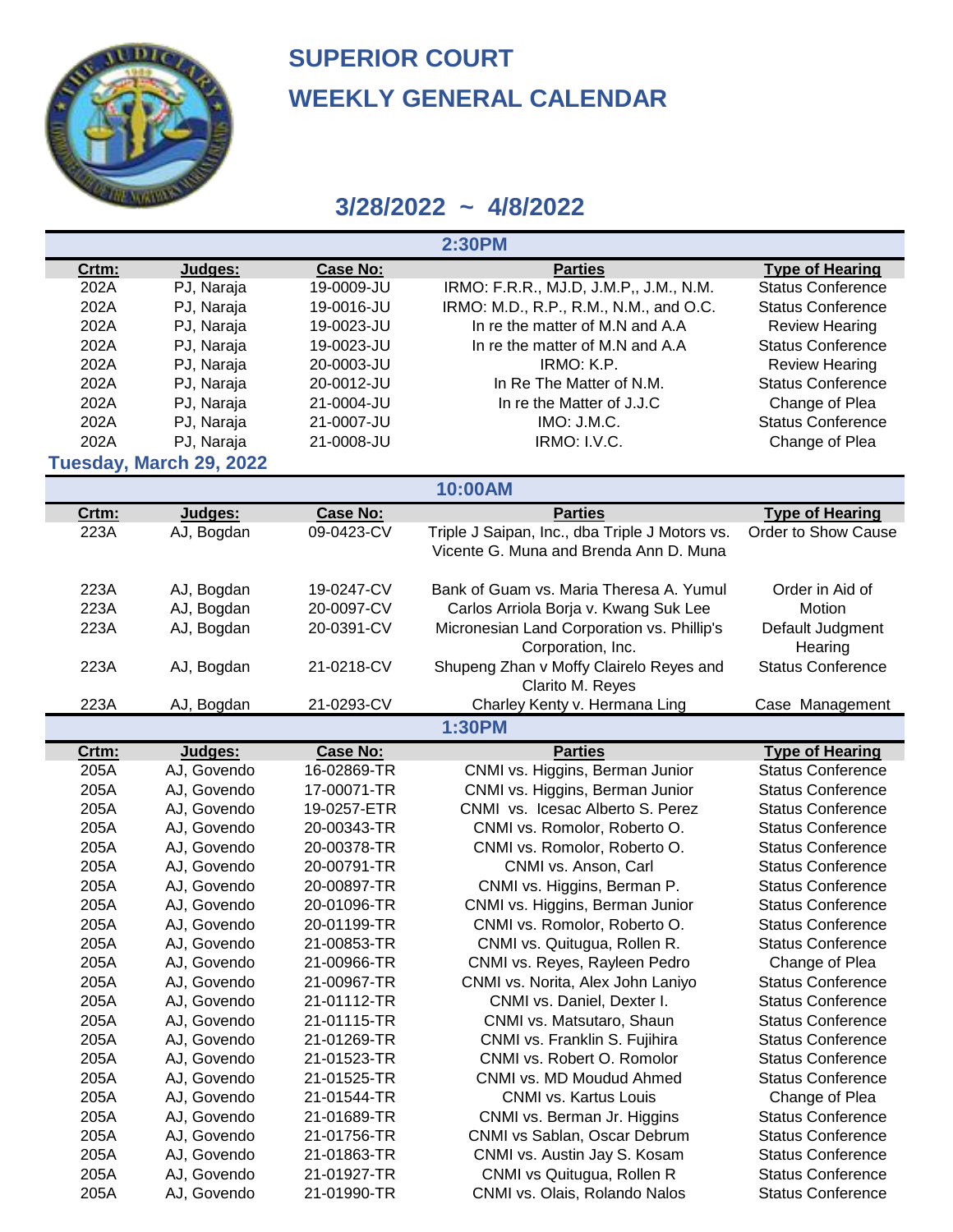

| 205A | AJ, Govendo     | 21-02383-TR | CNMI vs. Anson, Carl                                                  | <b>Status Conference</b> |
|------|-----------------|-------------|-----------------------------------------------------------------------|--------------------------|
| 205A | AJ, Govendo     | 21-02950-TR | CNMI vs. Yanai, Kaito Hollis                                          | <b>Status Conference</b> |
| 205A | AJ, Govendo     | 21-03006-TR | CNMI vs. Zhang, Shoufu                                                | <b>Status Conference</b> |
| 205A | AJ, Govendo     | 21-03119-TR | CNMI vs. Ngewakl, Justice Trolli                                      | <b>Status Conference</b> |
| 205A | AJ, Govendo     | 22-00297-TR | CNMI vs. Teregeyo, Martin Ezra                                        | <b>Status Conference</b> |
| 205A | AJ, Govendo     | 22-00312-TR | CNMI vs. Kapileo, Johnnie F.                                          | <b>Status Conference</b> |
| 217A | AJ, Kim-Tenorio | 18-0060-CR  | CNMI v. Christopher Anson Ayuyu                                       | <b>Status Conference</b> |
| 217A | AJ, Kim-Tenorio | 19-0057-CR  | CNMI vs. Samuel P. Abraham                                            | Change of Plea           |
| 217A | AJ, Kim-Tenorio | 21-0158-CR  | CNMI vs. Rayleen P. Reyes                                             | <b>Status Conference</b> |
| 217A | AJ, Kim-Tenorio | 21-0175-CR  | CNMI vs. Colin Cruz                                                   | <b>Status Conference</b> |
| 217A | AJ, Kim-Tenorio | 21-0187-CR  | CNMI vs. Imperial, Herano                                             | Change of Plea           |
| 217A | AJ, Kim-Tenorio | 21-02792-TR | CNMI vs. Herano Imperial                                              | Change of Plea           |
| 217A | AJ, Kim-Tenorio | 22-0017-CR  | CNMI vs. Mafnas, Raphael C.                                           | <b>Status Conference</b> |
| 223A | AJ, Bogdan      | 08-0762-SC  | Pacific Island Club vs Stephanie Castro<br>Camacho                    | Order to Show Cause      |
| 223A | AJ, Bogdan      | 14-0174-SC  | LBC Mabhay Saipan Inc vs. Felipe O. Canuto<br>Jr.                     | Order to Show Cause      |
| 223A | AJ, Bogdan      | 14-0298-SC  | Dial Rent to Own vs. Alexander S. N. Borja                            | Order to Show Cause      |
| 223A | AJ, Bogdan      | 14-0333-SC  | JNL Corporation vs. Jesse Jerry b. Reyes                              | Order to Show Cause      |
| 223A | AJ, Bogdan      | 15-0176-SC  | Dial Rent TO Own vs. Jesse Jerry B. Reyes                             | Order to Show Cause      |
| 223A | AJ, Bogdan      | 16-0092-SC  | Triple J Motors vs. Brian T. Camacho Jr.                              | Order to Show Cause      |
| 223A | AJ, Bogdan      | 16-0266-SC  | The Financial & Insurance Services Group<br>Inc. vs. Dion DLC Camacho | Order to Show Cause      |
| 223A | AJ, Bogdan      | 17-0174-SC  | Bank of Hawaii v. Lorelei G. Vinas                                    | Order to Show Cause      |
| 223A | AJ, Bogdan      | 18-0103-SC  | New Seven Star Market v. Trini Sasamoto<br>and Nathan Sasamoto        | Order to Show Cause      |
| 223A | AJ, Bogdan      | 97-1007-SC  | Modern Stationary & Trading Co., vs. Tricia<br>Ann B. Camacho         | Order to Show Cause      |
| 223A | AJ, Bogdan      | 98-2075-SC  | Budget Rent A Car v. Mundo, Jesse S.                                  | Order in Aid of          |
| 223A | AJ, Bogdan      | 99-1185-SC  | C.C. Enterprises vs. Ann Margaret S. Ito                              | Order in Aid of          |
|      |                 |             | <b>2:30PM</b>                                                         |                          |

| Crtm: | Judges:     | <b>Case No:</b> | <b>Parties</b>                                                                 | <b>Type of Hearing</b>   |
|-------|-------------|-----------------|--------------------------------------------------------------------------------|--------------------------|
| 220A  | AJ, Camacho | 07-0389-CV      | Microl Corporation v. Carmencita V. Pinaula Order to Show Cause                |                          |
| 220A  | AJ, Camacho | 17-0226-CV      | Fracois Claassens and James Toskas vs.<br>Rota Health Center                   | Motion                   |
| 220A  | AJ, Camacho | 18-0322-CV      | Bank of Hawaii vs. Marvin F. Ostonal                                           | Order in Aid of          |
| 220A  | AJ, Camacho | 18-0334-CV      | Triple J Saipan, Inc., dba Triple J Motors v.<br>Ramon R. Evangelista          | Order to Show Cause      |
| 220A  | AJ, Camacho | 19-0253-CV      | The Financial & Insurance Services Group,<br>Inc. v. Pauline Renee V. Manahane | Order to Show Cause      |
| 220A  | AJ, Camacho | 20-0242-CV      | Joeten Motors Inc, Inc. vs. Nenita Gaag                                        | Order in Aid of          |
| 220A  | AJ, Camacho | 20-0388-CV      | Atom's Co., Ltd. -v- George Budwell and Allen<br>M. Vincent                    | Motion                   |
| 220A  | AJ, Camacho | 20-0388-CV      | Atom's Co., Ltd. -v- George Budwell and Allen<br>M. Vincent                    | Motion                   |
| 220A  | AJ, Camacho | 21-0073-CV      | Enterprise Rent-a-Car -v- George Cabrera                                       | Order in Aid of          |
| 220A  | AJ, Camacho | 21-0222-CV      | Myrna M. Escaro -v- Femina Tobias Martinez                                     | <b>Status Conference</b> |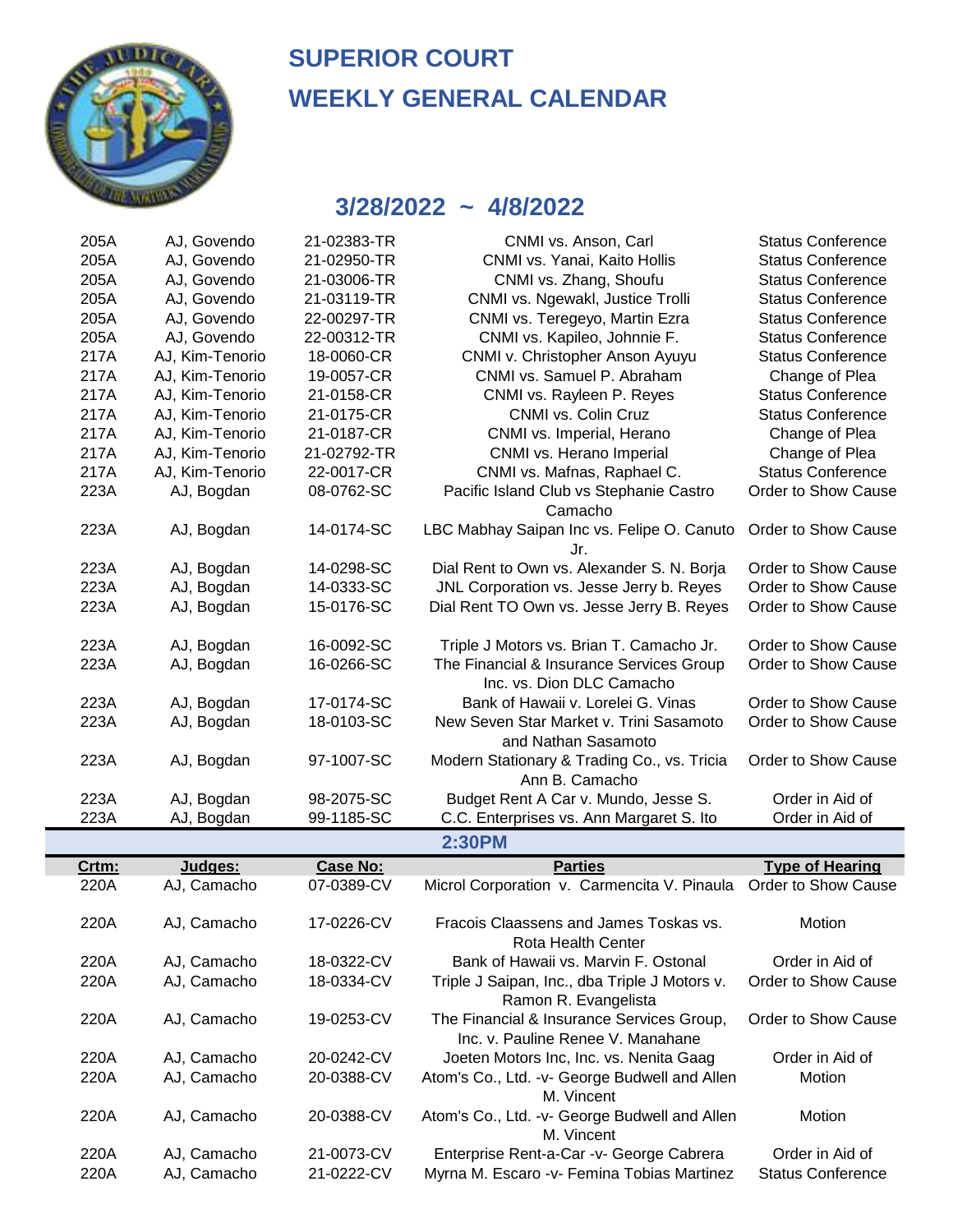

### **3/28/2022 ~ 4/8/2022**

| 220A         | AJ. Camacho                | 21-0250-CV               | Triple M's Corporation - v- Yun's Corporation                                       | <b>Status Conference</b>                 |
|--------------|----------------------------|--------------------------|-------------------------------------------------------------------------------------|------------------------------------------|
| 220A<br>220A | AJ. Camacho<br>AJ, Camacho | 21-0334-CV<br>94-0972-CV | Ernest Kanai vs. Magdalena Camacho<br>Sablan Ent., Inc. vs. Pedro C. Sablan, et al. | Status Conference<br>Order to Show Cause |
| 220A         | AJ. Camacho                | 96-0063-CV               | Pacific Financial Corporation vs. Dina T.<br>Gonzales                               | Motion to Revoke                         |
|              |                            |                          |                                                                                     |                                          |
|              |                            |                          | 3:30PM                                                                              |                                          |
| Crtm:        | Judges:                    | Case No:                 | <b>Parties</b>                                                                      | <b>Type of Hearing</b>                   |
| 220A         | AJ. Camacho                | 20-0255-CV               | Gregory F. Castro and Jose T. Castro vs.                                            | Settlement                               |

Islands

## **Wednesday, March 30, 2022**

|       |                 |                 | 9:00AM                                                                                                                                                        |                            |
|-------|-----------------|-----------------|---------------------------------------------------------------------------------------------------------------------------------------------------------------|----------------------------|
| Crtm: | Judges:         | <b>Case No:</b> | <b>Parties</b>                                                                                                                                                | <b>Type of Hearing</b>     |
| 202A  | PJ, Naraja      | 09-0185-CV      | Northern Marianas Housing Corp. vs.<br>Genevieve Fitial and Francisca Fitial                                                                                  | Order to Show Cause        |
| 202A  | PJ, Naraja      | 09-0232-CV      | Triple J Saipan, Inc dba Triple J Motors vs<br>Joaquin A. Taitingfong, Ruthie Ann T<br>Guerrero adn Abraham D. Guerrero                                       | Order to Show Cause        |
| 202A  | PJ, Naraja      | 11-0042-CV      | Northern Marianas Housing Corporation vs.<br>Carmen T. Andon and Samuel M. Andon                                                                              | Motion                     |
| 202A  | PJ, Naraja      | 18-0327-CV      | Atkins Kroll (Saipan), Inc. vs. Florence Tina R. Order to Show Cause<br>Concepcion                                                                            |                            |
| 202A  | PJ, Naraja      | 18-0428-CV      | Pacific Corporation dba Saipan Auto Center<br>vs. Stacy S. Kaipat                                                                                             | Order to Show Cause        |
| 202A  | PJ, Naraja      | 18-0482-CV      | Joeten Motor Company, Inc. v. Trevor John<br>Ogumoro                                                                                                          | Order to Show Cause        |
| 202A  | PJ, Naraja      | 19-0113-CV      | Lam Enterprise, Inc. vs. American Herbal<br>Essence Group Corporatino, American Create<br>Beauty Corp., American Dongshen<br>Corporation and Does 1 through 5 | <b>Status Conference</b>   |
| 217A  | AJ, Kim-Tenorio | 14-0398-FCD     | Rosalie Yamagishi v. Bob Yamagishi                                                                                                                            | Order to Show Cause        |
| 217A  | AJ, Kim-Tenorio | 19-0397-FCD     | Norinta Sellem Welle vs. Junior Chong Eniser                                                                                                                  | Order to Show Cause        |
| 217A  | AJ, Kim-Tenorio | 19-0397-FCD     | Norinta Sellem Welle vs. Junior Chong Eniser                                                                                                                  | <b>Review Hearing</b>      |
| 217A  | AJ, Kim-Tenorio | 21-0033-FCD     | In the Matter of G.C.                                                                                                                                         | <b>Wardship Hearing</b>    |
| 217A  | AJ, Kim-Tenorio | 21-0072-FCD     | IMO: AJSO, MMSO, MJSO, & DMSO                                                                                                                                 | <b>Review Hearing</b>      |
| 217A  | AJ, Kim-Tenorio | 22-0084-FCD     | In the Matter of G.C.                                                                                                                                         | <b>Wardship Hearing</b>    |
| 217A  | AJ, Kim-Tenorio | 22-0111-FCD     | Iked Mengidab vs. Ryan Kual Mengidab                                                                                                                          | Order to Show Cause        |
|       |                 |                 | 10:00AM                                                                                                                                                       |                            |
| Crtm: | Judges:         | <b>Case No:</b> | <b>Parties</b>                                                                                                                                                | <b>Type of Hearing</b>     |
| 220A  | AJ, Camacho     | 13-0209-CR      | CNMI vs. Leeroy camacho Villagomez                                                                                                                            | <b>Status Conference</b>   |
| 220A  | AJ, Camacho     | 14-0120-CR      | CNMI v. Lee Roy C. VIIIagomez                                                                                                                                 | <b>Status Conference</b>   |
| 220A  | AJ, Camacho     | 20-0187-CR      | CNMI vs. Ronald LG. Ealey, Jr.                                                                                                                                | <b>Status Conference</b>   |
| 220A  | AJ, Camacho     | 21-0034-CR      | CNMI v. Fernando Galban                                                                                                                                       | <b>Pretrial Conference</b> |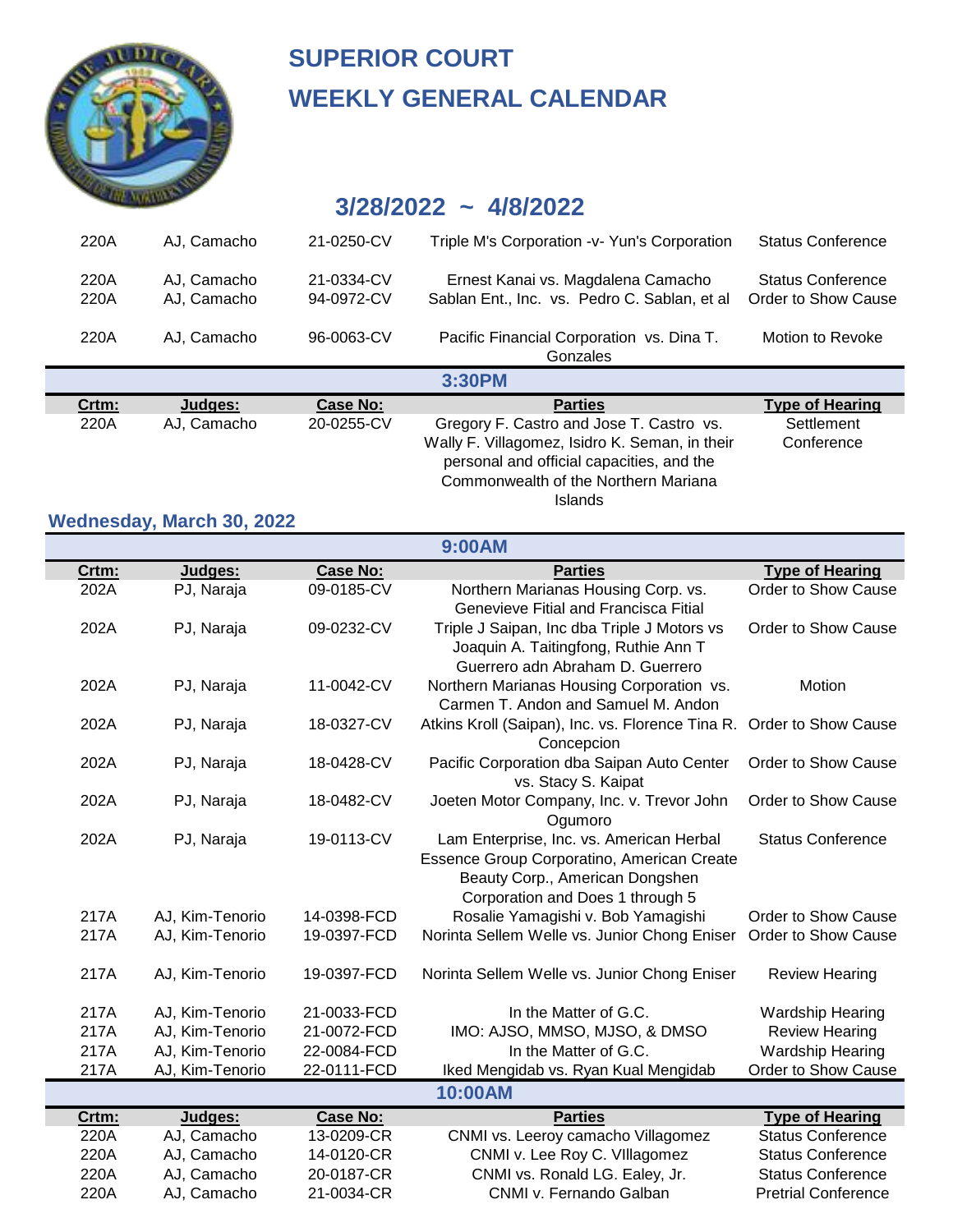

# **SUPERIOR COURT WEEKLY GENERAL CALENDAR**

| 220A  | AJ, Camacho | 21-0150-CR      | CNMI v. Primo Ogarto                                                       | <b>Pretrial Conference</b>  |
|-------|-------------|-----------------|----------------------------------------------------------------------------|-----------------------------|
| 220A  | AJ, Camacho | 21-0152-CR      | CNMI vs. George T. Lieto* and Raymond<br>Palacios*                         | <b>Status Conference</b>    |
| 220A  | AJ, Camacho | 21-0152-CR      | CNMI vs. George T. Lieto* and Raymond<br>Palacios*                         | <b>Pretrial Conference</b>  |
| 220A  | AJ, Camacho | 21-01658-TR     | CNMI v. Jesse Junior Nekaifes                                              | <b>Status Conference</b>    |
| 220A  | AJ, Camacho | 21-0165-CR      | CNMI vs. Martin Castro                                                     | <b>Status Conference</b>    |
| 220A  | AJ, Camacho | 21-0169-CR      | CNMI vs. Burthart Fanafirui                                                | Motion                      |
| 220A  | AJ, Camacho | 21-0205-CR      | CNMI vs. Ronald Ealy, Jr.*                                                 | <b>Status Conference</b>    |
| 220A  | AJ, Camacho | 22-0010-CR      | <b>CNMI vs. Martin Castro</b>                                              | <b>Status Conference</b>    |
| 220A  | AJ, Camacho | 22-0036-CR      | CNMI vs. Kaipat, Jimmy Phillip                                             | <b>Status Conference</b>    |
|       |             |                 | 1:30PM                                                                     |                             |
| Crtm: | Judges:     | <b>Case No:</b> | <b>Parties</b>                                                             | <b>Type of Hearing</b>      |
| 205A  | AJ, Govendo | 20-02674-TR     | CNMI vs. Fritz, Atenson                                                    | Change of Plea              |
| 205A  | AJ, Govendo | 21-00749-TR     | CNMI vs. Aldan, Joseph Shane                                               | <b>Status Conference</b>    |
| 205A  | AJ, Govendo | 21-00934-TR     | CNMI vs. Alrde, Jordan                                                     | <b>Status Conference</b>    |
| 205A  | AJ, Govendo | 21-00962-TR     | CNMI vs. Kim, Minsu                                                        | <b>Status Conference</b>    |
| 205A  | AJ, Govendo | 21-01066-TR     | CNMI vs. Tudela, Galo P.                                                   | <b>Status Conference</b>    |
| 205A  | AJ, Govendo | 21-01393-TR     | CNMI vs. Jovanavin Philip T. Dela Cruz                                     | <b>Status Conference</b>    |
| 205A  | AJ, Govendo | 21-01682-TR     | CNMI vs. Jastalyn V. Camacho                                               | <b>Status Conference</b>    |
| 205A  | AJ, Govendo | 21-01811-TR     | CNMI vs Anastacio, Pillar                                                  | <b>Status Conference</b>    |
| 205A  | AJ, Govendo | 21-01818-TR     | CNMI vs. Roberto R. Gonzales                                               | <b>Status Conference</b>    |
| 205A  | AJ, Govendo | 21-01858-TR     | CNMI vs Aldan, Joseph C                                                    | <b>Status Conference</b>    |
| 205A  | AJ, Govendo | 21-01860-TR     | CNMI vs. Jose R. Hamer                                                     | <b>Status Conference</b>    |
| 205A  | AJ, Govendo | 21-01869-TR     | CNMI vs Kapileo, Arnold I                                                  | <b>Status Conference</b>    |
| 205A  | AJ, Govendo | 21-01873-TR     | CNMI vs Sangmow, Alvin                                                     | <b>Status Conference</b>    |
| 205A  | AJ, Govendo | 21-01924-TR     | CNMI vs. Robonei, Herold                                                   | <b>Status Conference</b>    |
| 205A  | AJ, Govendo | 21-02266-TR     | CNMI vs Gabriel, Joey P.                                                   | <b>Status Conference</b>    |
| 205A  | AJ, Govendo | 22-00424-TR     | CNMI vs. Philing, Vileen                                                   | <b>Status Conference</b>    |
|       |             |                 | <b>2:30PM</b>                                                              |                             |
| Crtm: | Judges:     | <b>Case No:</b> | <b>Parties</b>                                                             | <b>Type of Hearing</b>      |
| 223A  | AJ, Bogdan  | 20-0118-SC      | Design Florist vs. Pauline Aizon and Roland<br>Aizon                       | Pre-Judgment Hearing        |
| 223A  | AJ, Bogdan  | 20-0129-SC      | Pacific Telecom, Inc. - v- Maxson Aien                                     | Pre-Judgment Hearing        |
| 223A  | AJ, Bogdan  | 21-0015-SC      | Canaan Realty, LLC v/ Yu Yan Xu                                            | Pre-Judgment Hearing        |
| 223A  | AJ, Bogdan  | 21-0035-SC      | Design Florist v. Pat Concepcion                                           | Pre-Judgment Hearing        |
| 223A  | AJ, Bogdan  | 21-0038-Sc      | Pacific Corporation v. Katherine Marie Castro Pre-Judgment Hearing<br>Diaz |                             |
| 223A  | AJ, Bogdan  | 21-0045-SC      | Saihon Development, Inc. v. Jose Ngeskebei Pre-Judgment Hearing            |                             |
| 223A  | AJ, Bogdan  | 21-0046-SC      | New Chang Ming Market v. Nero S. Ortizo                                    | <b>Pre-Judgment Hearing</b> |
| 223A  | AJ, Bogdan  | 21-0047-SC      | Saihon Development, Inc. v. Richiko Nores                                  | Pre-Judgment Hearing        |
| 223A  | AJ, Bogdan  | 21-0075-SC      | Pacific Corporation v. James Albert Fitipol<br>Castro                      | Pre-Judgment Hearing        |
| 223A  | AJ, Bogdan  | 21-0076-SC      | Pacific Corporation v. Alfred John P. Hocog                                | Pre-Judgment Hearing        |
| 223A  | AJ, Bogdan  | 21-0078-SC      | Pacific Corporation v. David P. Deleon<br>Guerrero                         | <b>Pre-Judgment Hearing</b> |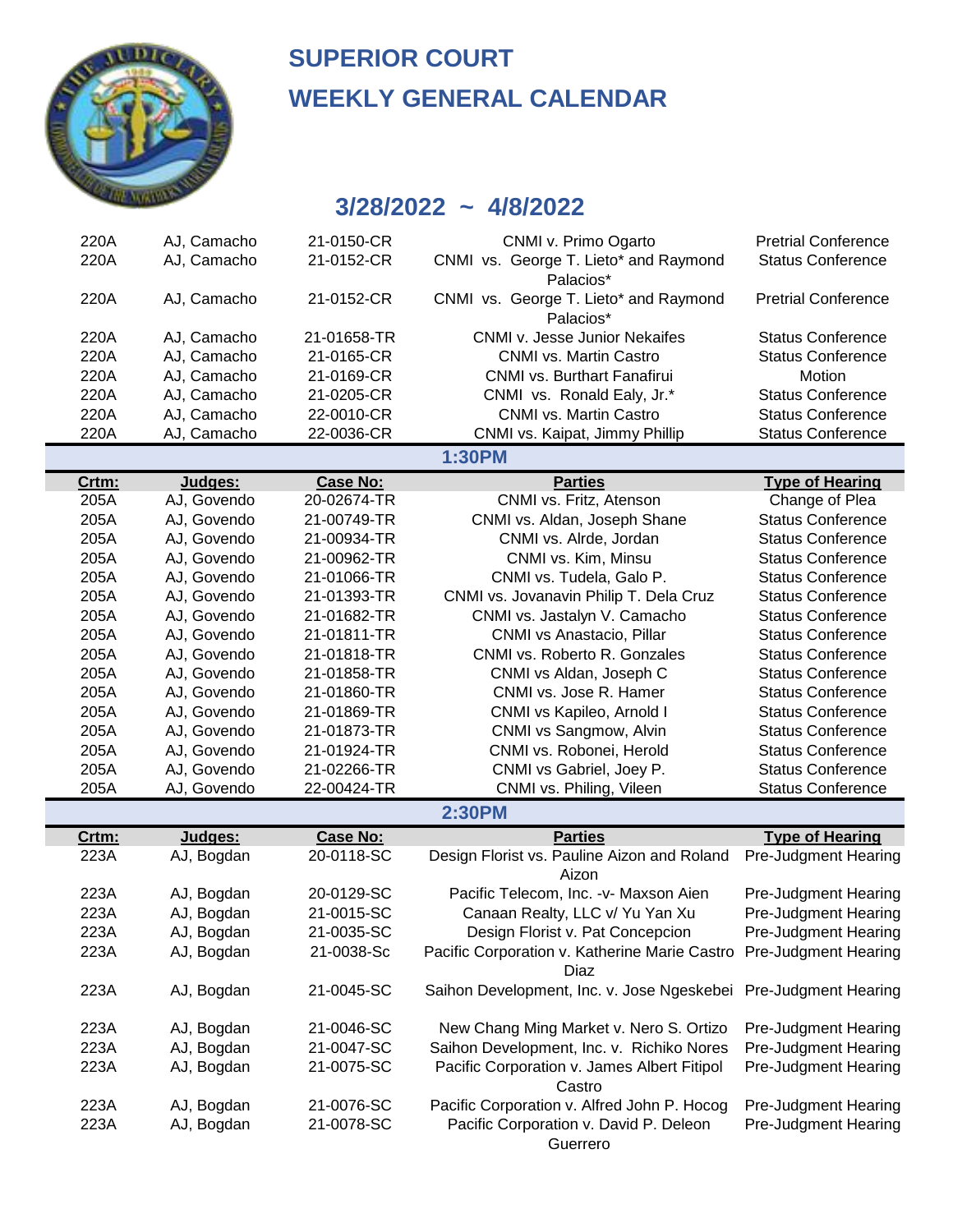

#### **3/28/2022 ~ 4/8/2022**

#### **Thursday, March 31, 2022**

**8:30AM**

| Crtm: | Judges:    | <b>Case No:</b> | <b>Parties</b>                            | <b>Type of Hearing</b> |
|-------|------------|-----------------|-------------------------------------------|------------------------|
| 202A  | PJ, Naraja | 22-00661-TR     | CNMI vs. Sellem, Atny                     | Arraignment            |
| 202A  | PJ, Naraja | 22-00721-TR     | CNMI vs. Norita, Antonio C.               | Arraignment            |
| 202A  | PJ, Naraja | 22-00724-TR     | CNMI vs. Gayac, Alexander                 | Arraignment            |
| 202A  | PJ, Naraja | 22-00726-TR     | CNMI vs. Sikkel, Dirk                     | Arraignment            |
| 202A  | PJ, Naraja | 22-00729-TR     | CNMI vs. Escano, Wilfredo De Guzman       | Arraignment            |
| 202A  | PJ, Naraja | 22-00732-TR     | CNMI vs. Pangelinan, Randall Dexter M.    | Arraignment            |
| 202A  | PJ, Naraja | 22-00759-TR     | CNMI vs. Kang, Kee Hyun                   | Arraignment            |
| 202A  | PJ, Naraja | 22-00760-TR     | CNMI vs. No Operator                      | Arraignment            |
| 202A  | PJ, Naraja | 22-00762-TR     | CNMI vs. Alcantara, Arvin Roi B.          | Arraignment            |
| 202A  | PJ, Naraja | 22-00764-TR     | CNMI vs. No Operator                      | Arraignment            |
| 202A  | PJ, Naraja | 22-00765-TR     | CNMI vs. Sohel, Mohammed                  | Arraignment            |
| 202A  | PJ, Naraja | 22-00766-TR     | CNMI vs. Umezawa, Susana N.               | Arraignment            |
| 202A  | PJ, Naraja | 22-00768-TR     | CNMI vs. Delos Reyes, Jr. Patrick Pinaula | Arraignment            |
| 202A  | PJ, Naraja | 22-00770-TR     | CNMI vs. Jerez, Aaron James D.            | Arraignment            |
| 202A  | PJ, Naraja | 22-00772-TR     | CNMI vs. Camacho, Alvin A.                | Arraignment            |
| 202A  | PJ, Naraja | 22-00774-TR     | CNMI vs. Ichikawa, Masao                  | Arraignment            |
| 202A  | PJ, Naraja | 22-00802-TR     | CNMI vs. Wong, Chun Lee                   | Arraignment            |
| 202A  | PJ, Naraja | 22-00821-TR     | CNMI vs. Lu, Qing                         | Arraignment            |
| 202A  | PJ, Naraja | 22-00823-TR     | CNMI vs. Lopez, Maxine Martin             | Arraignment            |
| 202A  | PJ, Naraja | 22-00824-TR     | CNMI vs. Islam, Md Kamrul                 | Arraignment            |
| 202A  | PJ, Naraja | 22-00825-TR     | CNMI vs. Catungal, Renante Decasin        | Arraignment            |
| 202A  | PJ, Naraja | 22-00826-TR     | CNMI vs. Rahman, Shamsur                  | Arraignment            |
| 202A  | PJ, Naraja | 22-00827-TR     | CNMI vs. Youn, Hyun Goang                 | Arraignment            |
| 202A  | PJ, Naraja | 22-00828-TR     | CNMI vs. Mensah, Daniel Asare             | Arraignment            |
| 202A  | PJ, Naraja | 22-00829-TR     | CNMI vs. Sablan, Paul M.                  | Arraignment            |
| 202A  | PJ, Naraja | 22-00833-TR     | CNMI vs. Jeong, Jinhui                    | Arraignment            |
| 202A  | PJ, Naraja | 22-00834-TR     | CNMI vs. Islam, Md. Maruful               | Arraignment            |
| 202A  | PJ, Naraja | 22-00836-TR     | CNMI vs. Dela Torre, Romeo Habal          | Arraignment            |
| 202A  | PJ, Naraja | 22-00838-TR     | CNMI vs. Santiago, Donato V.              | Arraignment            |
| 202A  | PJ, Naraja | 22-00840-TR     | CNMI vs. Bahia, Moren Achas               | Arraignment            |
| 202A  | PJ, Naraja | 22-00841-TR     | CNMI vs. Deleon Guerrero, Jeffrey T.      | Arraignment            |
| 202A  | PJ, Naraja | 22-00842-TR     | CNMI vs. Pangelinan, Nolana C.            | Arraignment            |
| 202A  | PJ, Naraja | 22-00843-TR     | CNMI vs. Colisao, John Jayson M.          | Arraignment            |
| 202A  | PJ, Naraja | 22-00844-TR     | CNMI vs. Sapo Joselito DeJesus            | Arraignment            |
| 202A  | PJ, Naraja | 22-00847-TR     | CNMI vs. Valencia, Dennis S               | Arraignment            |
| 202A  | PJ, Naraja | 22-00849-TR     | CNMI vs. Mendiola, Deseha                 | Arraignment            |
| 202A  | PJ, Naraja | 22-00850-TR     | CNMI vs. Yamada, Jason D                  | Arraignment            |
| 202A  | PJ, Naraja | 22-00851-TR     | CNMI vs. Qiu, Kenny Encha E.              | Arraignment            |
| 202A  | PJ, Naraja | 22-00856-TR     | CNMI vs. Camacho, Vicente                 | Arraignment            |
| 202A  | PJ, Naraja | 22-00857-TR     | CNMI vs, Peleno, Pascual A.               | Arraignment            |
| 202A  | PJ, Naraja | 22-00862-TR     | CNMI vs. Castro, Joselito DLC.            | Arraignment            |
| 202A  | PJ, Naraja | 22-00864-TR     | CNMI vs. Jiao, Yang                       | Arraignment            |
| 202A  | PJ, Naraja | 22-00865-TR     | CNMI vs. Omelau, Martin R.                | Arraignment            |
| 202A  | PJ, Naraja | 22-00867-TR     | CNMI vs. Camacho, Alvin A.                | Arraignment            |
| 202A  | PJ, Naraja | 22-00877-TR     | CNMI vs. Bermudes, Rudolfo M.             | Arraignment            |
| 202A  | PJ, Naraja | 22-00895-TR     | CNMI vs. Santos, Koby Jayke B.            | Arraignment            |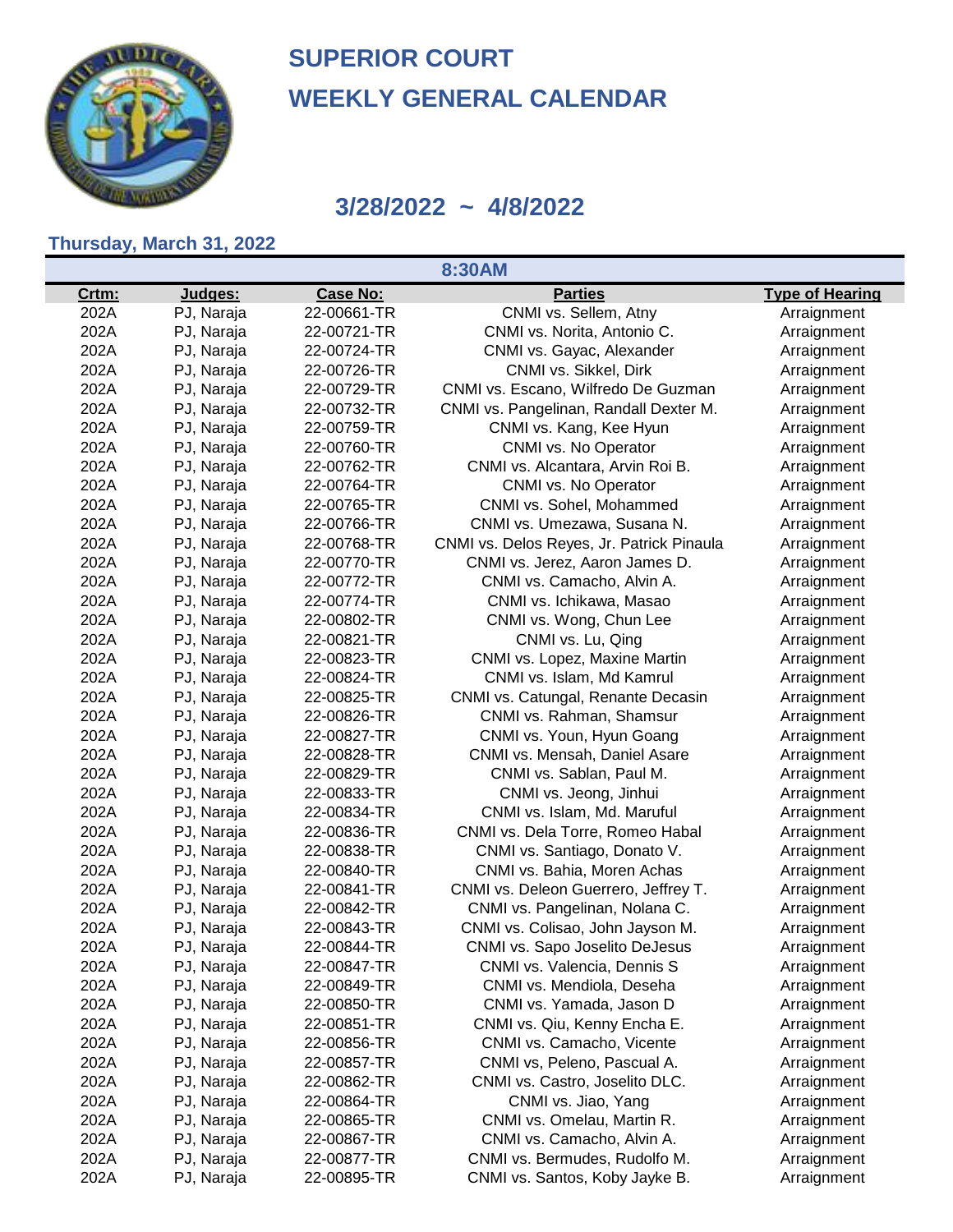

| 202A  | PJ, Naraja | 22-00899-TR     | CNMI vs. Villagomez, Leeroy              | Arraignment            |
|-------|------------|-----------------|------------------------------------------|------------------------|
| 202A  | PJ, Naraja | 22-00901-TR     | CNMI vs. Cabrera, Edwin Joseph           | Arraignment            |
| 202A  | PJ, Naraja | 22-00902-TR     | CNMI vs. Park, Eudin                     | Arraignment            |
| 202A  | PJ, Naraja | 22-00903-TR     | CNMI vs. Choi, Woo Cheol                 | Arraignment            |
| 202A  | PJ, Naraja | 22-00904-TR     | CNMI vs. Andres, Dartanian A.            | Arraignment            |
| 202A  | PJ, Naraja | 22-00905-TR     | CNMI vs. Luo, You Hou                    | Arraignment            |
| 202A  | PJ, Naraja | 22-00907-TR     | CNMI vs. Wang, Xingbo                    | Arraignment            |
| 202A  | PJ, Naraja | 22-00908-TR     | CNMI vs. Ma, Zhipeng                     | Arraignment            |
| 202A  | PJ, Naraja | 22-00909-TR     | CNMI vs. Higgins, Berman                 | Arraignment            |
| 202A  | PJ, Naraja | 22-00910-TR     | CNMI vs. Urbayan, Nelson R.              | Arraignment            |
| 202A  | PJ, Naraja | 22-00911-TR     | CNMI vs. Licop, Dustin C.                | Arraignment            |
| 202A  | PJ, Naraja | 22-00912-TR     | CNMI vs. Cabrera, Manuel JR. S.          | Arraignment            |
| 202A  | PJ, Naraja | 22-00913-TR     | CNMI vs. Liu, Yang                       | Arraignment            |
| 202A  | PJ, Naraja | 22-00914-TR     | CNMI vs. Long, Zhong Hua                 | Arraignment            |
| 202A  | PJ, Naraja | 22-00915-TR     | CNMI vs. Malabanan, Denmar E.            | Arraignment            |
| 202A  | PJ, Naraja | 22-00916-TR     | CNMI vs. Elias, Eliot                    | Arraignment            |
| 202A  | PJ, Naraja | 22-00917-TR     | CNMI vs. Zhang, Shimi                    | Arraignment            |
| 202A  | PJ, Naraja | 22-00918-TR     | CNMI vs. Chen, Guojing                   | Arraignment            |
| 202A  | PJ, Naraja | 22-00945-TR     | CNMI vs. Joseph R. Ada                   | Arraignment            |
| 202A  | PJ, Naraja | 22-00948-TR     | CNMI vs. Lu, Jun                         | Arraignment            |
| 202A  | PJ, Naraja | 22-00949-TR     | CNMI vs. Anicete, Rolando Agustin        | Arraignment            |
| 202A  | PJ, Naraja | 22-00950-TR     | <b>CNMI vs. Zariah Martinez Cisnero</b>  | Arraignment            |
| 202A  | PJ, Naraja | 22-00952-TR     | CNMI vs. Yue, Alfred Chi Yan             | Arraignment            |
| 202A  | PJ, Naraja | 22-01051-TR     | CNMI vs. Zhang, Jichun                   | Arraignment            |
|       |            |                 | 9:00AM                                   |                        |
|       |            |                 |                                          |                        |
| Crtm: | Judges:    | <b>Case No:</b> | <b>Parties</b>                           | <b>Type of Hearing</b> |
| 202A  | PJ, Naraja | 20-00900-TR     | CNMI vs. Tae, Su Ung                     | Arraignment            |
| 202A  | PJ, Naraja | 20-01255-TR     | CNMI vs. Tae, Su Ung                     | Arraignment            |
| 202A  | PJ, Naraja | 20-02390-TR     | CNMI vs. Tae, Su Ung                     | Arraignment            |
| 202A  | PJ, Naraja | 21-00205-TR     | CNMI vs. Albert James P. Deleon Guerrero | Arraignment            |
| 202A  | PJ, Naraja | 21-00512-TR     | CNI v. Tae, Su Ung                       | Arraignment            |
| 202A  | PJ, Naraja | 21-01883-TR     | CNMI vs. Castro, Anthony Gapach          | Arraignment            |
| 202A  | PJ, Naraja | 21-02374-TR     | CNMI vs. Camacho, Ray                    | Arraignment            |
| 202A  | PJ, Naraja | 21-02387-TR     | CNMI vs. Shao, Benzhe                    | Arraignment            |
| 202A  | PJ, Naraja | 21-02416-TR     | CNMI vs. Shai, Catherine Ann C.          | Arraignment            |
| 202A  | PJ, Naraja | 21-02497-TR     | CNMI vs Hambros, Frank                   | Arraignment            |
| 202A  | PJ, Naraja | 21-02539-TR     | CNMI vs. Line P. Higgin                  | Arraignment            |
| 202A  | PJ, Naraja | 21-02551-TR     | CNMI vs. Joseph P. Seman                 | Arraignment            |
| 202A  | PJ, Naraja | 21-02569-TR     | CNMI vs. Sun, Hongyan                    | Arraignment            |
| 202A  | PJ, Naraja | 21-02571-TR     | CNMI vs. Youn, Hyun Goang                | Arraignment            |
| 202A  | PJ, Naraja | 21-02574-TR     | CNMI vs. Kevin Michael R. Diaz           | Arraignment            |
| 202A  | PJ, Naraja | 21-02652-TR     | CNMI vs Huang, Lingen                    | Arraignment            |
| 202A  | PJ, Naraja | 21-02704-TR     | CNMI vs. Ao, Cuiyun                      | Arraignment            |
| 202A  | PJ, Naraja | 21-02707-TR     | CNMI vs. Chervin S. Wabol                | Arraignment            |
| 202A  | PJ, Naraja | 21-02709-TR     | CNMI vs. Yvonne K. Mendiola              | Arraignment            |
| 202A  | PJ, Naraja | 21-02718-TR     | CNMI vs. Jian Feng Li                    | Arraignment            |
| 202A  | PJ, Naraja | 21-02726-TR     | CNMI vs. Bikang Deng                     | Arraignment            |
| 202A  | PJ, Naraja | 21-02736-TR     | CNMI vs Catalla, Karen Aisha             | Arraignment            |
| 202A  | PJ, Naraja | 21-02746-TR     | CNMI vs. Nomeriano I. Mangalinao         | Arraignment            |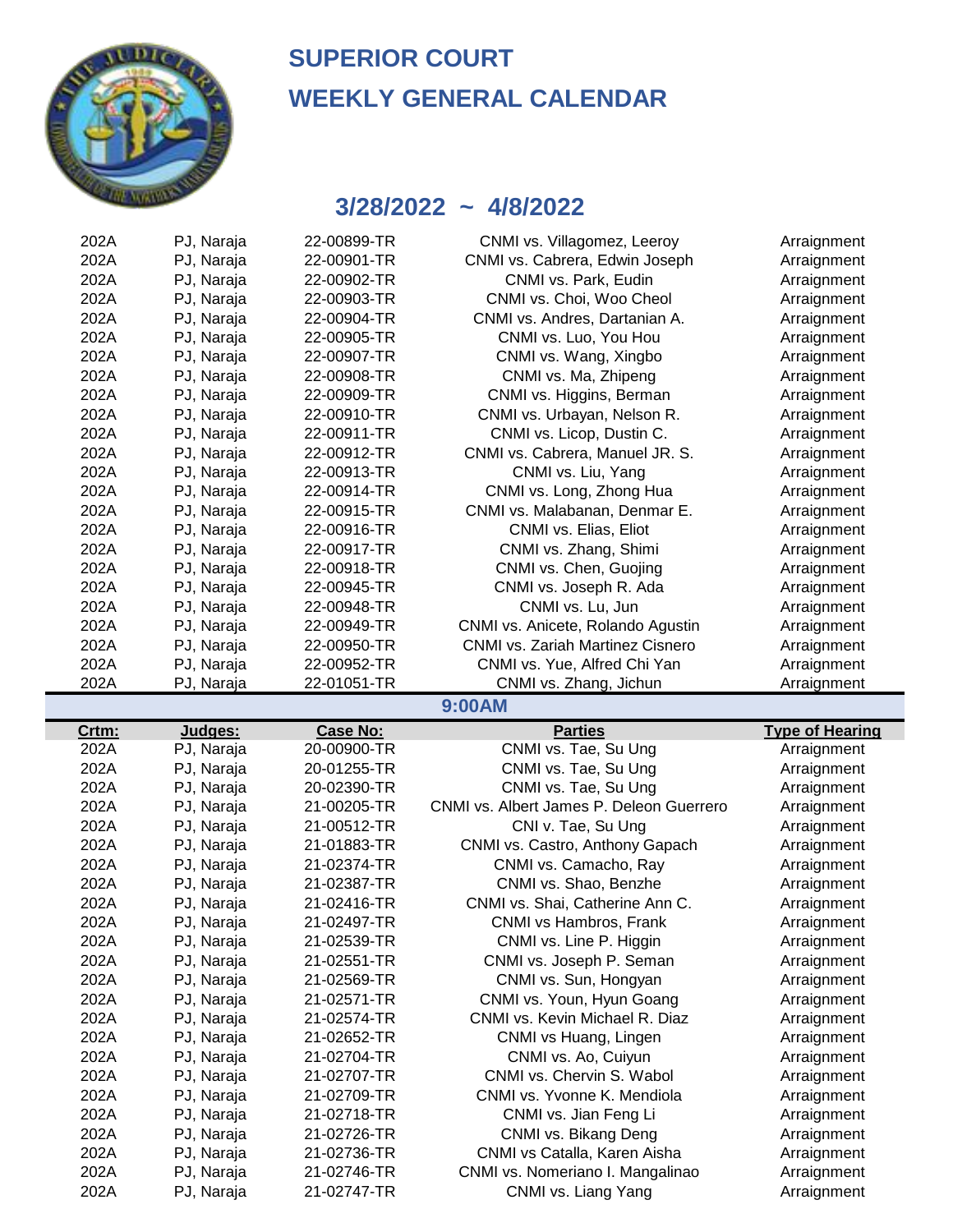

#### **3/28/2022 ~ 4/8/2022**

| 202A | PJ, Naraja | 21-02748-TR | CNMI vs. Jianguang Zhang                 | Arraignment |
|------|------------|-------------|------------------------------------------|-------------|
| 202A | PJ, Naraja | 21-02762-TR | CNMI vs. Vicente Taitano                 | Arraignment |
| 202A | PJ, Naraja | 21-02766-TR | CNMI vs. Kevin I. Esteves                | Arraignment |
| 202A | PJ, Naraja | 21-02788-TR | CNMI vs. Liangshi Wang                   | Arraignment |
| 202A | PJ, Naraja | 21-02801-TR | CNMI vs Pepito, Jeanette Soriano         | Arraignment |
| 202A | PJ, Naraja | 21-02807-TR | CNMI vs Zhai, Yanchun                    | Arraignment |
| 202A | PJ, Naraja | 21-02816-TR | CNMI vs Lumanlan, Gertudo Garcia         | Arraignment |
| 202A | PJ, Naraja | 21-02834-TR | CNMI vs Mettao, Martin                   | Arraignment |
| 202A | PJ, Naraja | 21-02847-TR | CNMI vs Penuroyo, Rex                    | Arraignment |
| 202A | PJ, Naraja | 21-02854-TR | CNMI vs. Wang, Juexin                    | Arraignment |
| 202A | PJ, Naraja | 21-02856-TR | CNMI vs. Zhukovski, Andrei               | Arraignment |
| 202A | PJ, Naraja | 21-02865-TR | CNMI vs. Huang, Wensheng                 | Arraignment |
| 202A | PJ, Naraja | 21-02873-TR | CNMI vs. Alam, Firoz                     | Arraignment |
| 202A | PJ, Naraja | 21-02885-TR | CNMI vs. Yang, Liang                     | Arraignment |
| 202A | PJ, Naraja | 21-02889-TR | CNMI vs. Argabioso, Wilma M.             | Arraignment |
| 202A | PJ, Naraja | 21-02903-TR | CNMI vs Yu, Yonglai                      | Arraignment |
| 202A | PJ, Naraja | 21-02905-TR | CNMI vs Reyes, Jobe Anthony Torres       | Arraignment |
| 202A | PJ, Naraja | 21-02906-TR | CNMI vs Huang, Lingen                    | Arraignment |
| 202A | PJ, Naraja | 21-02913-TR | CNMI vs Eagan, Simei Pi                  | Arraignment |
| 202A | PJ, Naraja | 21-02916-TR | CNMI vs Camacho, John M                  | Arraignment |
| 202A | PJ, Naraja | 21-02919-TR | CNMI vs Naog, John Antony P              | Arraignment |
| 202A | PJ, Naraja | 21-02920-TR | CNMI vs Morrell, Robert Mitchell         | Arraignment |
| 202A | PJ, Naraja | 21-02924-TR | CNMI vs. Parungao, Lowena M.             | Arraignment |
| 202A | PJ, Naraja | 21-02925-TR | CNMI vs. Veloria, Sildrey Job N.         | Arraignment |
| 202A | PJ, Naraja | 21-02928-TR | CNMI vs. Khalequezaman, Faruque M.       | Arraignment |
| 202A | PJ, Naraja | 21-02929-TR | CNMI vs. Pelep, Brian Ray T.             | Arraignment |
| 202A | PJ, Naraja | 21-02931-TR | CNMI vs. Magpantay, Roneil Alamo         | Arraignment |
| 202A | PJ, Naraja | 21-02939-TR | CNMI vs. Aldan, Teresita Lina M.         | Arraignment |
| 202A | PJ, Naraja | 21-02940-TR | CNMI vs. Castro, Ann Margarit            | Arraignment |
| 202A | PJ, Naraja | 21-02943-TR | CNMI vs. Iguel, Nievanalyn Joy L. Fitial | Arraignment |
| 202A | PJ, Naraja | 21-02946-TR | CNMI vs. Sun, Gang                       | Arraignment |
| 202A | PJ, Naraja | 21-02964-TR | CNMI vs Dottino, Gary S.                 | Arraignment |
| 202A | PJ, Naraja | 21-02965-TR | <b>CNMI vs Dimaiwat, Norbert Ceasar</b>  | Arraignment |
| 202A | PJ, Naraja | 21-02966-TR | CNMI vs Albano, Richard Ramos            | Arraignment |
| 202A | PJ, Naraja | 21-02968-TR | CNMI vs Salindo, Grizyle                 | Arraignment |
| 202A | PJ, Naraja | 21-02970-TR | CNMI vs White, Robert Abraham            | Arraignment |
| 202A | PJ, Naraja | 21-02972-TR | CNMI vs Matagolai, Jesusana              | Arraignment |
| 202A | PJ, Naraja | 21-02988-TR | CNMI vs. Funkugub, Mark Wayne C.         | Arraignment |
| 202A | PJ, Naraja | 21-03039-TR | CNMI vs Villanueva, Junar Aparijado      | Arraignment |
| 202A | PJ, Naraja | 21-03100-TR | CNMI vs. Blazo, Jerico Espano            | Arraignment |
| 202A | PJ, Naraja | 21-03121-TR | CNMI vs. Gu Ji Dong                      | Arraignment |
| 202A | PJ, Naraja | 22-00483-TR | CNMI vs. Nishimura, Kuu                  | Arraignment |
| 202A | PJ, Naraja | 22-00725-TR | CNMI vs. Castulo, Angelito               | Arraignment |
| 202A | PJ, Naraja | 22-00858-TR | CNMI vs. Skilang, Lito T.                | Arraignment |
| 202A | PJ, Naraja | 22-00866-TR | CNMI vs. Su, Longjiang                   | Arraignment |
| 202A | PJ, Naraja | 22-00887-TR | CNMI vs. Moshref, Matilde M.             | Arraignment |
| 202A | PJ, Naraja | 22-00889-TR | CNMI vs. Salavaria, Ethan Elijah         | Arraignment |
| 202A | PJ, Naraja | 94-03541-TR | CNMI vs. Guerrero, Albert Pinaula        | Arraignment |
|      |            |             |                                          |             |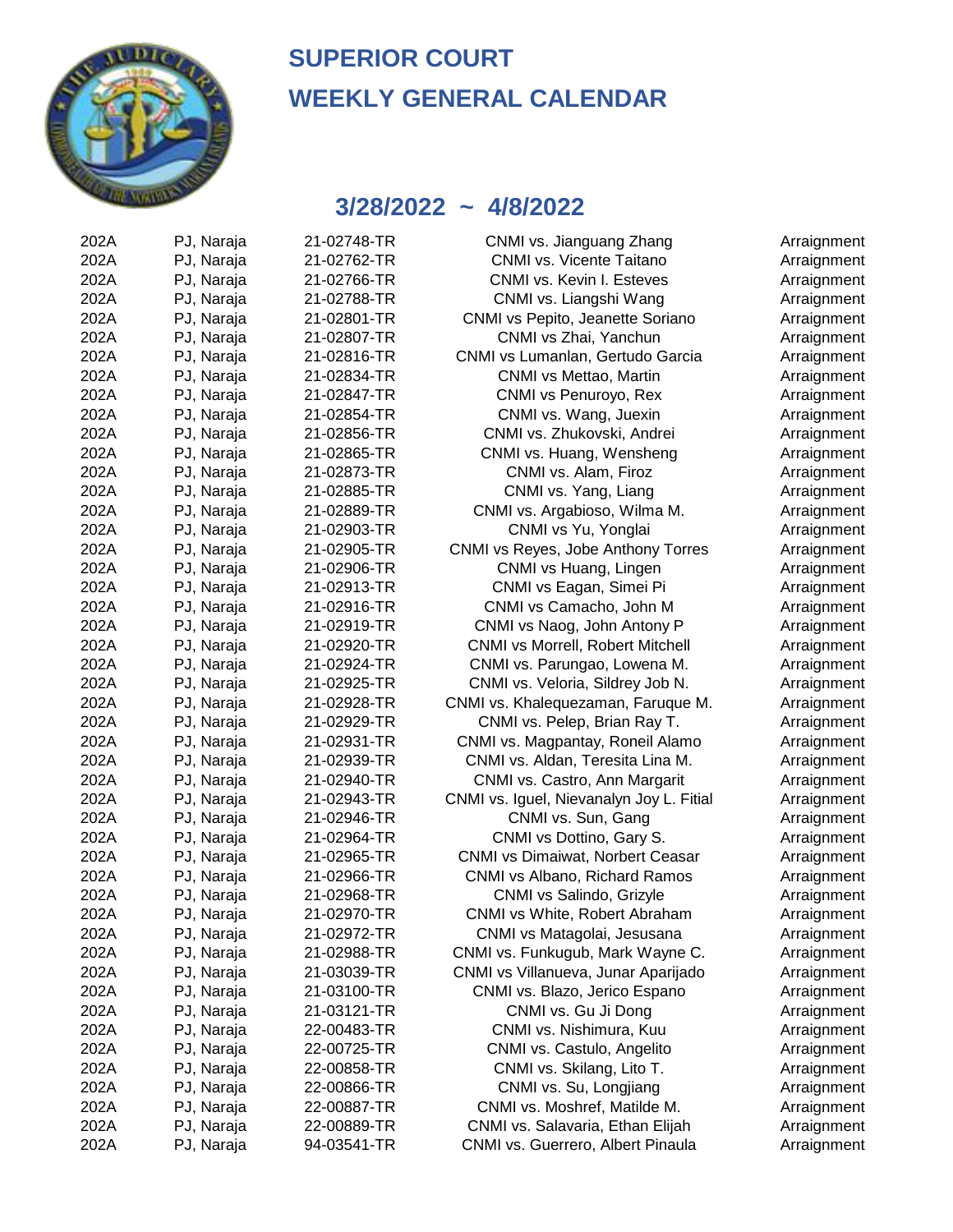

## **3/28/2022 ~ 4/8/2022**

223A AJ, Bogdan 21-0333-CV Ralph DLG. Torres, in his official capacity as Motion to Dismiss Governor of the Commonwealth, and the Office of the Governor vs. House Standing Committee on JGO, 22nd Northern Marianas Commonwealth Legislature, and Pedro Towai (Judge Pro Tem Timothy Bellas)

| <b>Parties</b><br><b>Case No:</b><br><b>Type of Hearing</b><br>Crtm:<br>Judges:<br><b>Review Hearing</b><br>202A<br>PJ, Naraja<br>21-02830-TR<br>CNMI vs Hayag, Veben Jose S.<br>10:00AM<br><b>Case No:</b><br><b>Parties</b><br><b>Type of Hearing</b><br>Crtm:<br>Judges:<br>04-0349-CV<br>220A<br>AJ, Camacho<br>In re the Estate of Ramona Rangamar<br>Motion<br>220A<br>14-0157-CV<br>In the Matter of the Estate of Simeon Omar<br><b>Final Distribution</b><br>AJ, Camacho<br>Camacho<br>Hearing<br>220A<br>20-0011-CV<br>In Re the Matter of the Estate of Luis Sablan<br>AJ, Camacho<br><b>Partial Distribution</b><br>Camacho<br>Hearing<br>In Re the Matter of the Estate of Concepcion<br>220A<br>AJ, Camacho<br>20-0116-CV<br><b>Status Conference</b><br>Faisao Tudela<br>In Re the Matter of the Estate of Concepcion<br>220A<br>AJ, Camacho<br>20-0116-CV<br>Motion<br>Faisao Tudela<br>20-0347-CV<br>In the Matter of the Estate of Francisco<br>220A<br>AJ, Camacho<br><b>Partial Distribution</b><br>Manibusan Diaz by Raymond Diaz<br>Hearing<br>20-0366-CV<br>In the matter of the estate of David Rios<br><b>Partial Distribution</b><br>220A<br>AJ, Camacho<br>Quitugua<br>Hearing<br>21-0118-CV<br>In the Matter of the Estate of George Sablan<br><b>Final Distribution</b><br>220A<br>AJ, Camacho<br>Benavente<br>Hearing<br>21-0131-CV<br>In the matter of the estate of Antonio Duenas<br><b>Final Distribution</b><br>220A<br>AJ, Camacho<br>Takai, decedent.<br>Hearing<br>In Re Estate of Jason Franklin Maratita<br>Motion<br>220A<br>AJ, Camacho<br>21-0141-CV<br>Sablan<br>21-0303-CV<br>In the Matter of Armando P. Patapat<br><b>Final Distribution</b><br>220A<br>AJ, Camacho<br>220A<br>AJ, Camacho<br>21-0316-CV<br><b>Final Distribution</b><br>In the matter of the estate of Susana Tenorio<br>Mafnas, Decedent.<br>Hearing<br>In the Matter of the Estate of Irminia Victoria<br>220A<br>22-0039-CV<br>Letters of<br>AJ, Camacho<br>B. Cepeda aka Victoria Cepeda<br><b>Administration Hearing</b><br>220A<br>22-0040-CV<br>In the Matter of the Estate of Rosa Lisua<br>Letters of<br>AJ, Camacho<br>Moteisou<br><b>Administration Hearing</b><br>220A<br>AJ, Camacho<br>22-0041-CV<br>In the Matter of the Estate of Roger William<br>Letters of<br><b>SN Taisacan</b><br><b>Administration Hearing</b><br>22-0045-CV<br>In Re the Estate of Rexford Colin Kosack<br>220A<br>AJ, Camacho<br>Letters of<br>220A<br>AJ, Camacho<br>22-0048-CV<br>In the Matter of Estate of Maria Lairopi Olorit<br>Letters of<br><b>Administration Hearing</b><br>220A<br>AJ, Camacho<br>22-0049-CV<br>In the Matter of Estate of Remedio Malus<br>Letters of<br><b>Administration Hearing</b><br>Lisua<br>220A<br>22-0050-CV<br>In the Matter of Estate of Vicente Mettao<br>Letters of<br>AJ, Camacho<br>Taitano<br><b>Administration Hearing</b><br><b>Status Conference</b><br>223A<br>19-0005-CR<br>CNMI v. Anthony B. Cepeda<br>AJ, Bogdan |      |            |            | 9:30AM                |                          |
|------------------------------------------------------------------------------------------------------------------------------------------------------------------------------------------------------------------------------------------------------------------------------------------------------------------------------------------------------------------------------------------------------------------------------------------------------------------------------------------------------------------------------------------------------------------------------------------------------------------------------------------------------------------------------------------------------------------------------------------------------------------------------------------------------------------------------------------------------------------------------------------------------------------------------------------------------------------------------------------------------------------------------------------------------------------------------------------------------------------------------------------------------------------------------------------------------------------------------------------------------------------------------------------------------------------------------------------------------------------------------------------------------------------------------------------------------------------------------------------------------------------------------------------------------------------------------------------------------------------------------------------------------------------------------------------------------------------------------------------------------------------------------------------------------------------------------------------------------------------------------------------------------------------------------------------------------------------------------------------------------------------------------------------------------------------------------------------------------------------------------------------------------------------------------------------------------------------------------------------------------------------------------------------------------------------------------------------------------------------------------------------------------------------------------------------------------------------------------------------------------------------------------------------------------------------------------------------------------------------------------------------------------------------------------------------------------------------------------------------------------------------------------------------------------------------------------------------------------------------------------------------------------------------------------------------------------------------------------|------|------------|------------|-----------------------|--------------------------|
|                                                                                                                                                                                                                                                                                                                                                                                                                                                                                                                                                                                                                                                                                                                                                                                                                                                                                                                                                                                                                                                                                                                                                                                                                                                                                                                                                                                                                                                                                                                                                                                                                                                                                                                                                                                                                                                                                                                                                                                                                                                                                                                                                                                                                                                                                                                                                                                                                                                                                                                                                                                                                                                                                                                                                                                                                                                                                                                                                                              |      |            |            |                       |                          |
|                                                                                                                                                                                                                                                                                                                                                                                                                                                                                                                                                                                                                                                                                                                                                                                                                                                                                                                                                                                                                                                                                                                                                                                                                                                                                                                                                                                                                                                                                                                                                                                                                                                                                                                                                                                                                                                                                                                                                                                                                                                                                                                                                                                                                                                                                                                                                                                                                                                                                                                                                                                                                                                                                                                                                                                                                                                                                                                                                                              |      |            |            |                       |                          |
|                                                                                                                                                                                                                                                                                                                                                                                                                                                                                                                                                                                                                                                                                                                                                                                                                                                                                                                                                                                                                                                                                                                                                                                                                                                                                                                                                                                                                                                                                                                                                                                                                                                                                                                                                                                                                                                                                                                                                                                                                                                                                                                                                                                                                                                                                                                                                                                                                                                                                                                                                                                                                                                                                                                                                                                                                                                                                                                                                                              |      |            |            |                       |                          |
|                                                                                                                                                                                                                                                                                                                                                                                                                                                                                                                                                                                                                                                                                                                                                                                                                                                                                                                                                                                                                                                                                                                                                                                                                                                                                                                                                                                                                                                                                                                                                                                                                                                                                                                                                                                                                                                                                                                                                                                                                                                                                                                                                                                                                                                                                                                                                                                                                                                                                                                                                                                                                                                                                                                                                                                                                                                                                                                                                                              |      |            |            |                       |                          |
|                                                                                                                                                                                                                                                                                                                                                                                                                                                                                                                                                                                                                                                                                                                                                                                                                                                                                                                                                                                                                                                                                                                                                                                                                                                                                                                                                                                                                                                                                                                                                                                                                                                                                                                                                                                                                                                                                                                                                                                                                                                                                                                                                                                                                                                                                                                                                                                                                                                                                                                                                                                                                                                                                                                                                                                                                                                                                                                                                                              |      |            |            |                       |                          |
|                                                                                                                                                                                                                                                                                                                                                                                                                                                                                                                                                                                                                                                                                                                                                                                                                                                                                                                                                                                                                                                                                                                                                                                                                                                                                                                                                                                                                                                                                                                                                                                                                                                                                                                                                                                                                                                                                                                                                                                                                                                                                                                                                                                                                                                                                                                                                                                                                                                                                                                                                                                                                                                                                                                                                                                                                                                                                                                                                                              |      |            |            |                       |                          |
|                                                                                                                                                                                                                                                                                                                                                                                                                                                                                                                                                                                                                                                                                                                                                                                                                                                                                                                                                                                                                                                                                                                                                                                                                                                                                                                                                                                                                                                                                                                                                                                                                                                                                                                                                                                                                                                                                                                                                                                                                                                                                                                                                                                                                                                                                                                                                                                                                                                                                                                                                                                                                                                                                                                                                                                                                                                                                                                                                                              |      |            |            |                       |                          |
|                                                                                                                                                                                                                                                                                                                                                                                                                                                                                                                                                                                                                                                                                                                                                                                                                                                                                                                                                                                                                                                                                                                                                                                                                                                                                                                                                                                                                                                                                                                                                                                                                                                                                                                                                                                                                                                                                                                                                                                                                                                                                                                                                                                                                                                                                                                                                                                                                                                                                                                                                                                                                                                                                                                                                                                                                                                                                                                                                                              |      |            |            |                       |                          |
|                                                                                                                                                                                                                                                                                                                                                                                                                                                                                                                                                                                                                                                                                                                                                                                                                                                                                                                                                                                                                                                                                                                                                                                                                                                                                                                                                                                                                                                                                                                                                                                                                                                                                                                                                                                                                                                                                                                                                                                                                                                                                                                                                                                                                                                                                                                                                                                                                                                                                                                                                                                                                                                                                                                                                                                                                                                                                                                                                                              |      |            |            |                       |                          |
|                                                                                                                                                                                                                                                                                                                                                                                                                                                                                                                                                                                                                                                                                                                                                                                                                                                                                                                                                                                                                                                                                                                                                                                                                                                                                                                                                                                                                                                                                                                                                                                                                                                                                                                                                                                                                                                                                                                                                                                                                                                                                                                                                                                                                                                                                                                                                                                                                                                                                                                                                                                                                                                                                                                                                                                                                                                                                                                                                                              |      |            |            |                       |                          |
|                                                                                                                                                                                                                                                                                                                                                                                                                                                                                                                                                                                                                                                                                                                                                                                                                                                                                                                                                                                                                                                                                                                                                                                                                                                                                                                                                                                                                                                                                                                                                                                                                                                                                                                                                                                                                                                                                                                                                                                                                                                                                                                                                                                                                                                                                                                                                                                                                                                                                                                                                                                                                                                                                                                                                                                                                                                                                                                                                                              |      |            |            |                       |                          |
|                                                                                                                                                                                                                                                                                                                                                                                                                                                                                                                                                                                                                                                                                                                                                                                                                                                                                                                                                                                                                                                                                                                                                                                                                                                                                                                                                                                                                                                                                                                                                                                                                                                                                                                                                                                                                                                                                                                                                                                                                                                                                                                                                                                                                                                                                                                                                                                                                                                                                                                                                                                                                                                                                                                                                                                                                                                                                                                                                                              |      |            |            |                       |                          |
|                                                                                                                                                                                                                                                                                                                                                                                                                                                                                                                                                                                                                                                                                                                                                                                                                                                                                                                                                                                                                                                                                                                                                                                                                                                                                                                                                                                                                                                                                                                                                                                                                                                                                                                                                                                                                                                                                                                                                                                                                                                                                                                                                                                                                                                                                                                                                                                                                                                                                                                                                                                                                                                                                                                                                                                                                                                                                                                                                                              |      |            |            |                       |                          |
|                                                                                                                                                                                                                                                                                                                                                                                                                                                                                                                                                                                                                                                                                                                                                                                                                                                                                                                                                                                                                                                                                                                                                                                                                                                                                                                                                                                                                                                                                                                                                                                                                                                                                                                                                                                                                                                                                                                                                                                                                                                                                                                                                                                                                                                                                                                                                                                                                                                                                                                                                                                                                                                                                                                                                                                                                                                                                                                                                                              |      |            |            |                       |                          |
|                                                                                                                                                                                                                                                                                                                                                                                                                                                                                                                                                                                                                                                                                                                                                                                                                                                                                                                                                                                                                                                                                                                                                                                                                                                                                                                                                                                                                                                                                                                                                                                                                                                                                                                                                                                                                                                                                                                                                                                                                                                                                                                                                                                                                                                                                                                                                                                                                                                                                                                                                                                                                                                                                                                                                                                                                                                                                                                                                                              |      |            |            |                       |                          |
|                                                                                                                                                                                                                                                                                                                                                                                                                                                                                                                                                                                                                                                                                                                                                                                                                                                                                                                                                                                                                                                                                                                                                                                                                                                                                                                                                                                                                                                                                                                                                                                                                                                                                                                                                                                                                                                                                                                                                                                                                                                                                                                                                                                                                                                                                                                                                                                                                                                                                                                                                                                                                                                                                                                                                                                                                                                                                                                                                                              |      |            |            |                       |                          |
|                                                                                                                                                                                                                                                                                                                                                                                                                                                                                                                                                                                                                                                                                                                                                                                                                                                                                                                                                                                                                                                                                                                                                                                                                                                                                                                                                                                                                                                                                                                                                                                                                                                                                                                                                                                                                                                                                                                                                                                                                                                                                                                                                                                                                                                                                                                                                                                                                                                                                                                                                                                                                                                                                                                                                                                                                                                                                                                                                                              |      |            |            |                       |                          |
|                                                                                                                                                                                                                                                                                                                                                                                                                                                                                                                                                                                                                                                                                                                                                                                                                                                                                                                                                                                                                                                                                                                                                                                                                                                                                                                                                                                                                                                                                                                                                                                                                                                                                                                                                                                                                                                                                                                                                                                                                                                                                                                                                                                                                                                                                                                                                                                                                                                                                                                                                                                                                                                                                                                                                                                                                                                                                                                                                                              |      |            |            |                       |                          |
|                                                                                                                                                                                                                                                                                                                                                                                                                                                                                                                                                                                                                                                                                                                                                                                                                                                                                                                                                                                                                                                                                                                                                                                                                                                                                                                                                                                                                                                                                                                                                                                                                                                                                                                                                                                                                                                                                                                                                                                                                                                                                                                                                                                                                                                                                                                                                                                                                                                                                                                                                                                                                                                                                                                                                                                                                                                                                                                                                                              |      |            |            |                       |                          |
|                                                                                                                                                                                                                                                                                                                                                                                                                                                                                                                                                                                                                                                                                                                                                                                                                                                                                                                                                                                                                                                                                                                                                                                                                                                                                                                                                                                                                                                                                                                                                                                                                                                                                                                                                                                                                                                                                                                                                                                                                                                                                                                                                                                                                                                                                                                                                                                                                                                                                                                                                                                                                                                                                                                                                                                                                                                                                                                                                                              |      |            |            |                       |                          |
|                                                                                                                                                                                                                                                                                                                                                                                                                                                                                                                                                                                                                                                                                                                                                                                                                                                                                                                                                                                                                                                                                                                                                                                                                                                                                                                                                                                                                                                                                                                                                                                                                                                                                                                                                                                                                                                                                                                                                                                                                                                                                                                                                                                                                                                                                                                                                                                                                                                                                                                                                                                                                                                                                                                                                                                                                                                                                                                                                                              |      |            |            |                       |                          |
|                                                                                                                                                                                                                                                                                                                                                                                                                                                                                                                                                                                                                                                                                                                                                                                                                                                                                                                                                                                                                                                                                                                                                                                                                                                                                                                                                                                                                                                                                                                                                                                                                                                                                                                                                                                                                                                                                                                                                                                                                                                                                                                                                                                                                                                                                                                                                                                                                                                                                                                                                                                                                                                                                                                                                                                                                                                                                                                                                                              |      |            |            |                       |                          |
|                                                                                                                                                                                                                                                                                                                                                                                                                                                                                                                                                                                                                                                                                                                                                                                                                                                                                                                                                                                                                                                                                                                                                                                                                                                                                                                                                                                                                                                                                                                                                                                                                                                                                                                                                                                                                                                                                                                                                                                                                                                                                                                                                                                                                                                                                                                                                                                                                                                                                                                                                                                                                                                                                                                                                                                                                                                                                                                                                                              |      |            |            |                       |                          |
|                                                                                                                                                                                                                                                                                                                                                                                                                                                                                                                                                                                                                                                                                                                                                                                                                                                                                                                                                                                                                                                                                                                                                                                                                                                                                                                                                                                                                                                                                                                                                                                                                                                                                                                                                                                                                                                                                                                                                                                                                                                                                                                                                                                                                                                                                                                                                                                                                                                                                                                                                                                                                                                                                                                                                                                                                                                                                                                                                                              |      |            |            |                       |                          |
|                                                                                                                                                                                                                                                                                                                                                                                                                                                                                                                                                                                                                                                                                                                                                                                                                                                                                                                                                                                                                                                                                                                                                                                                                                                                                                                                                                                                                                                                                                                                                                                                                                                                                                                                                                                                                                                                                                                                                                                                                                                                                                                                                                                                                                                                                                                                                                                                                                                                                                                                                                                                                                                                                                                                                                                                                                                                                                                                                                              |      |            |            |                       |                          |
|                                                                                                                                                                                                                                                                                                                                                                                                                                                                                                                                                                                                                                                                                                                                                                                                                                                                                                                                                                                                                                                                                                                                                                                                                                                                                                                                                                                                                                                                                                                                                                                                                                                                                                                                                                                                                                                                                                                                                                                                                                                                                                                                                                                                                                                                                                                                                                                                                                                                                                                                                                                                                                                                                                                                                                                                                                                                                                                                                                              |      |            |            |                       |                          |
|                                                                                                                                                                                                                                                                                                                                                                                                                                                                                                                                                                                                                                                                                                                                                                                                                                                                                                                                                                                                                                                                                                                                                                                                                                                                                                                                                                                                                                                                                                                                                                                                                                                                                                                                                                                                                                                                                                                                                                                                                                                                                                                                                                                                                                                                                                                                                                                                                                                                                                                                                                                                                                                                                                                                                                                                                                                                                                                                                                              |      |            |            |                       |                          |
|                                                                                                                                                                                                                                                                                                                                                                                                                                                                                                                                                                                                                                                                                                                                                                                                                                                                                                                                                                                                                                                                                                                                                                                                                                                                                                                                                                                                                                                                                                                                                                                                                                                                                                                                                                                                                                                                                                                                                                                                                                                                                                                                                                                                                                                                                                                                                                                                                                                                                                                                                                                                                                                                                                                                                                                                                                                                                                                                                                              |      |            |            |                       |                          |
|                                                                                                                                                                                                                                                                                                                                                                                                                                                                                                                                                                                                                                                                                                                                                                                                                                                                                                                                                                                                                                                                                                                                                                                                                                                                                                                                                                                                                                                                                                                                                                                                                                                                                                                                                                                                                                                                                                                                                                                                                                                                                                                                                                                                                                                                                                                                                                                                                                                                                                                                                                                                                                                                                                                                                                                                                                                                                                                                                                              |      |            |            |                       |                          |
|                                                                                                                                                                                                                                                                                                                                                                                                                                                                                                                                                                                                                                                                                                                                                                                                                                                                                                                                                                                                                                                                                                                                                                                                                                                                                                                                                                                                                                                                                                                                                                                                                                                                                                                                                                                                                                                                                                                                                                                                                                                                                                                                                                                                                                                                                                                                                                                                                                                                                                                                                                                                                                                                                                                                                                                                                                                                                                                                                                              |      |            |            |                       |                          |
|                                                                                                                                                                                                                                                                                                                                                                                                                                                                                                                                                                                                                                                                                                                                                                                                                                                                                                                                                                                                                                                                                                                                                                                                                                                                                                                                                                                                                                                                                                                                                                                                                                                                                                                                                                                                                                                                                                                                                                                                                                                                                                                                                                                                                                                                                                                                                                                                                                                                                                                                                                                                                                                                                                                                                                                                                                                                                                                                                                              |      |            |            |                       |                          |
|                                                                                                                                                                                                                                                                                                                                                                                                                                                                                                                                                                                                                                                                                                                                                                                                                                                                                                                                                                                                                                                                                                                                                                                                                                                                                                                                                                                                                                                                                                                                                                                                                                                                                                                                                                                                                                                                                                                                                                                                                                                                                                                                                                                                                                                                                                                                                                                                                                                                                                                                                                                                                                                                                                                                                                                                                                                                                                                                                                              |      |            |            |                       |                          |
|                                                                                                                                                                                                                                                                                                                                                                                                                                                                                                                                                                                                                                                                                                                                                                                                                                                                                                                                                                                                                                                                                                                                                                                                                                                                                                                                                                                                                                                                                                                                                                                                                                                                                                                                                                                                                                                                                                                                                                                                                                                                                                                                                                                                                                                                                                                                                                                                                                                                                                                                                                                                                                                                                                                                                                                                                                                                                                                                                                              |      |            |            |                       |                          |
|                                                                                                                                                                                                                                                                                                                                                                                                                                                                                                                                                                                                                                                                                                                                                                                                                                                                                                                                                                                                                                                                                                                                                                                                                                                                                                                                                                                                                                                                                                                                                                                                                                                                                                                                                                                                                                                                                                                                                                                                                                                                                                                                                                                                                                                                                                                                                                                                                                                                                                                                                                                                                                                                                                                                                                                                                                                                                                                                                                              |      |            |            |                       |                          |
|                                                                                                                                                                                                                                                                                                                                                                                                                                                                                                                                                                                                                                                                                                                                                                                                                                                                                                                                                                                                                                                                                                                                                                                                                                                                                                                                                                                                                                                                                                                                                                                                                                                                                                                                                                                                                                                                                                                                                                                                                                                                                                                                                                                                                                                                                                                                                                                                                                                                                                                                                                                                                                                                                                                                                                                                                                                                                                                                                                              |      |            |            |                       |                          |
|                                                                                                                                                                                                                                                                                                                                                                                                                                                                                                                                                                                                                                                                                                                                                                                                                                                                                                                                                                                                                                                                                                                                                                                                                                                                                                                                                                                                                                                                                                                                                                                                                                                                                                                                                                                                                                                                                                                                                                                                                                                                                                                                                                                                                                                                                                                                                                                                                                                                                                                                                                                                                                                                                                                                                                                                                                                                                                                                                                              | 223A | AJ, Bogdan | 19-0116-CR | CNMI v. Isauo R. Dira | <b>Status Conference</b> |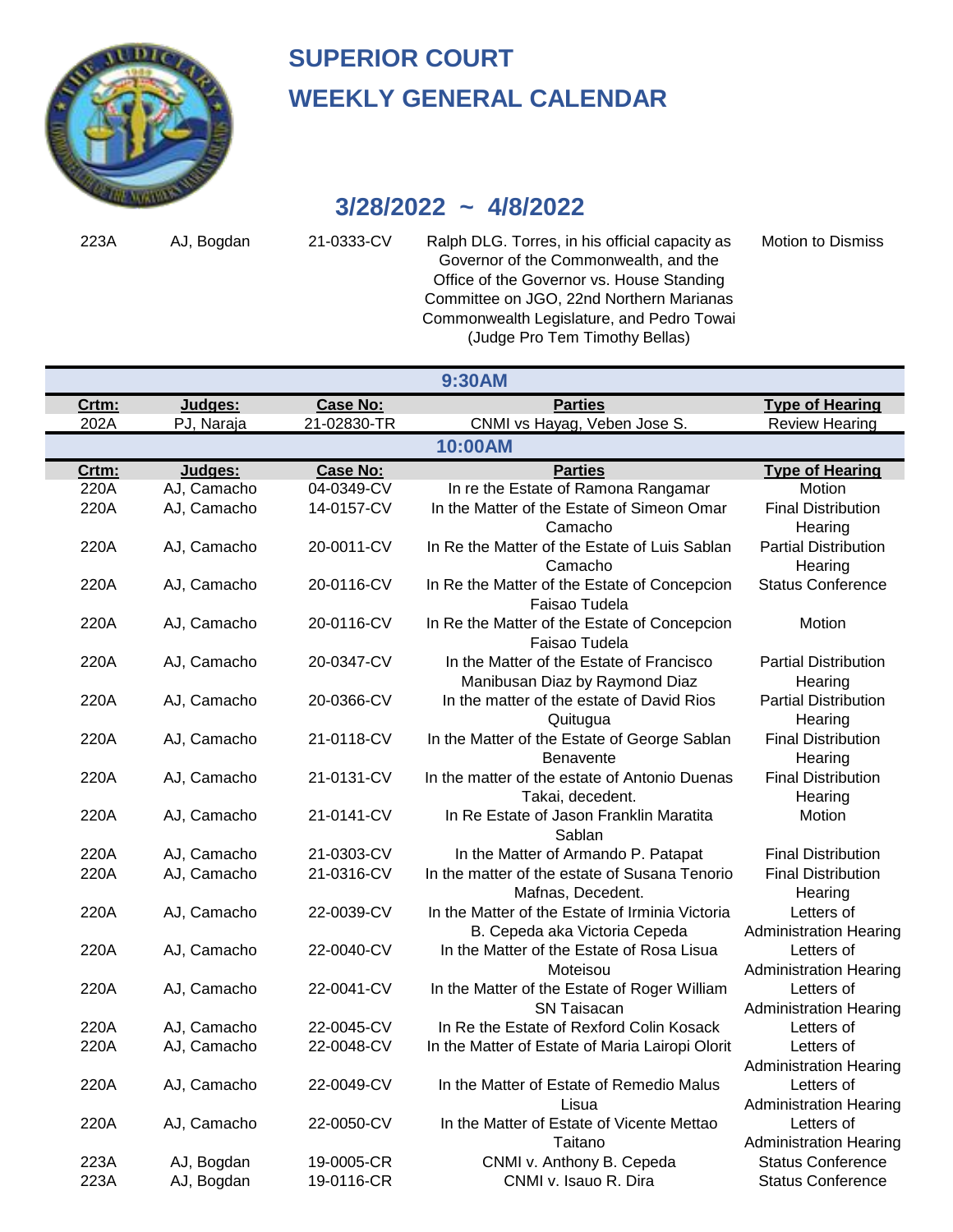

#### **3/28/2022 ~ 4/8/2022**

| 223A  | AJ, Bogdan  | 21-0159-CR | CNMI vs. Ivan Dela Cruz                | <b>Status Conference</b> |
|-------|-------------|------------|----------------------------------------|--------------------------|
| 223A  | AJ, Bogdan  | 21-0171-CR | CNMI vs. Pedro Luis R. Demapan         | <b>Status Conference</b> |
| 223A  | AJ, Bogdan  | 21-0176-CR | CNMI vs. Colin Cruz                    | <b>Status Conference</b> |
| 223A  | AJ, Bogdan  | 21-0188-CR | CNMI vs. Cripsin Pangelinan Jr.        | <b>Status Conference</b> |
| 223A  | AJ, Bogdan  | 21-0193-CR | CNMI vs. Zhang, Shoufu                 | <b>Status Conference</b> |
| 223A  | AJ, Bogdan  | 21-0203-CR | CNMI vs. Aldan, Hiram D.               | <b>Status Conference</b> |
|       |             |            |                                        |                          |
|       |             |            | <b>1:30PM</b>                          |                          |
| Crtm: | Judges:     | Case No:   | <b>Parties</b>                         | <b>Type of Hearing</b>   |
| 205A  | AJ, Govendo | 20-0010-CR | CNMI vs. Ramon, Jerry                  | <b>Status Conference</b> |
| 205A  | AJ, Govendo | 20-0013-CR | CNMI vs. Ramon, Jerry                  | <b>Status Conference</b> |
| 205A  | AJ, Govendo | 21-0081-CR | CNMI v. Don Jr. Pangelinan Sanchez*    | Change of Plea           |
| 205A  | AJ, Govendo | 21-0181-CR | CNMI vs. Vicente C. Camacho & Teipo A. | <b>Status Conference</b> |

#### **Friday, April 01, 2022**

| <b>9:00AM</b>             |            |             |                                                                                                      |                        |  |
|---------------------------|------------|-------------|------------------------------------------------------------------------------------------------------|------------------------|--|
| Crtm:                     | Judges:    | Case No:    | <b>Parties</b>                                                                                       | <b>Type of Hearing</b> |  |
| Rota<br>Superior<br>Court | AJ, Bogdan | 09-0461-FCD | Romana C. San Nicolas vs. Ryan Steve SN.<br>Taisacan                                                 | Motion                 |  |
| Rota<br>Superior<br>Court | AJ, Bogdan | 12-0312-CV  | Triple J Saipan, Inc., dba Triple J Motors vs.<br>Anthony DLC. Barcinas and Tasi Faith C.<br>Taitano | <b>Review Hearing</b>  |  |
| Rota<br>Superior<br>Court | AJ, Bogdan | 21-0127-FCD | Lee Roy Songao Atalig v. Evelyn Castro Atalig                                                        | Divorce Hearing        |  |
| Rota<br>Superior<br>Court | AJ, Bogdan | 21-0505-FCD | Dean Reynold A. Manglona vs. Kumiko<br>Chuman Manglona                                               | Divorce Hearing        |  |

**9:00AM**

#### **Monday, April 04, 2022**

| 9:00AM        |                 |             |                                                    |                          |  |
|---------------|-----------------|-------------|----------------------------------------------------|--------------------------|--|
| Crtm:         | Judges:         | Case No:    | <b>Parties</b>                                     | <b>Type of Hearing</b>   |  |
| 202A          | PJ, Naraja      |             | CNMI vs. Pua, Vincent                              | Arraignment              |  |
| 217A          | AJ, Kim-Tenorio | 21-0023-FCD | Xinrui Chen vs. Guangchao Li                       | <b>Status Conference</b> |  |
| 217A          | AJ, Kim-Tenorio | 21-0239-FCD | Zhou Hailan vs. Francisco Santiago Quenga          | Divorce Hearing          |  |
| 217A          | AJ. Kim-Tenorio | 21-0395-FCD | Frankie K. Manalo, et. al vs. Makarita<br>Kanistus | Default Hearing          |  |
| 217A          | AJ, Kim-Tenorio | 21-0475-FCD | In Re Matter of Petition to Correct: Yanping       | Change of Name           |  |
|               |                 |             | Huang Shindo                                       | Hearing                  |  |
| <b>9:30AM</b> |                 |             |                                                    |                          |  |
| Crtm:         | Judges:         | Case No:    | <b>Parties</b>                                     | <b>Type of Hearing</b>   |  |
| 202A          | PJ, Naraja      | 19-0102-CR  | CNMI vs. Castro, Michael T.                        | <b>Status Conference</b> |  |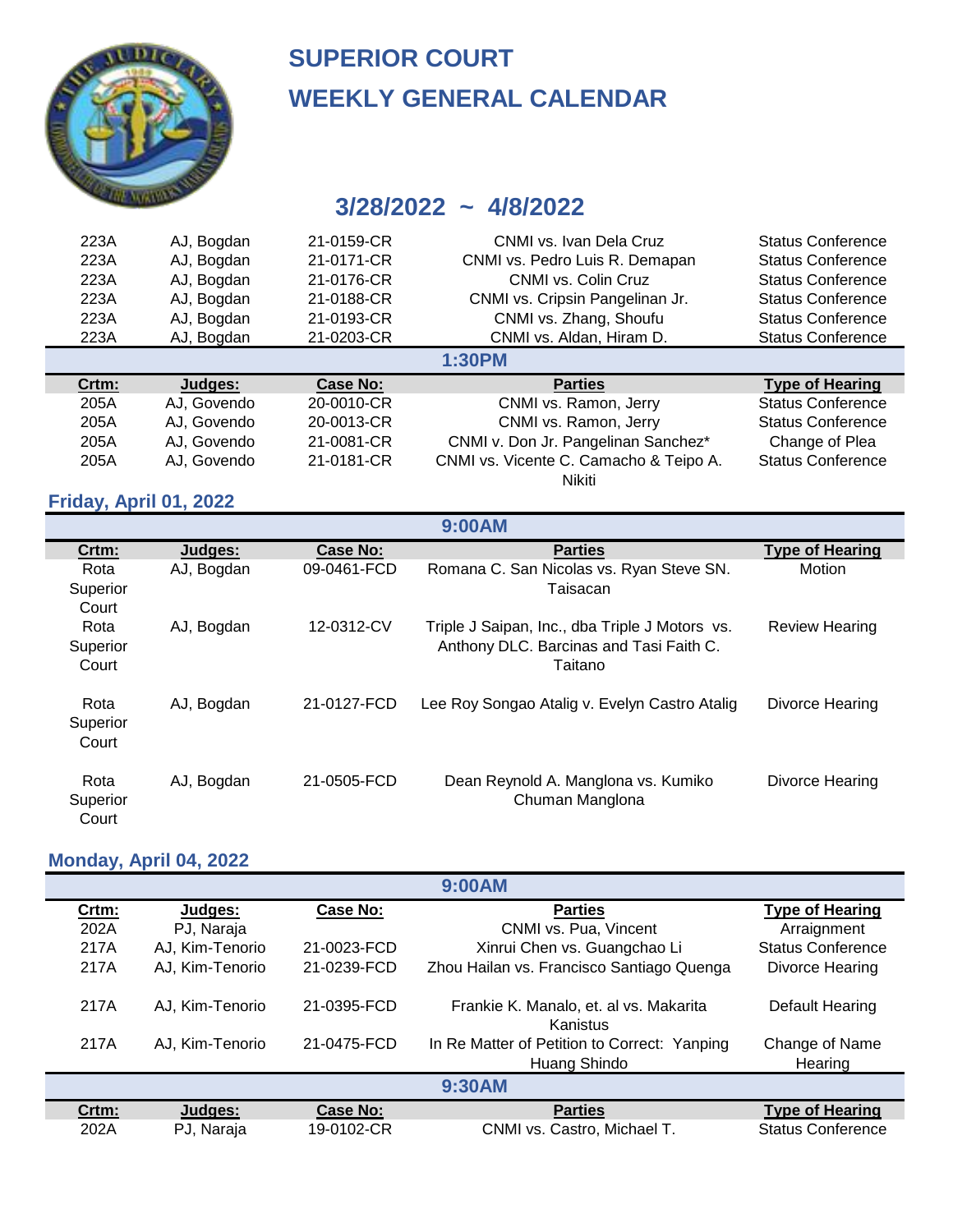

## **3/28/2022 ~ 4/8/2022**

| <b>1:30PM</b> |             |            |                                                                                                                                              |                               |  |
|---------------|-------------|------------|----------------------------------------------------------------------------------------------------------------------------------------------|-------------------------------|--|
| Crtm:         | Judges:     | Case No:   | <b>Parties</b>                                                                                                                               | <b>Type of Hearing</b>        |  |
| 205A          | AJ, Govendo | 21-0332-CV | Bank of Guam v. Jude D. Loste                                                                                                                | Default Judgment<br>Hearing   |  |
| 205A          | AJ. Govendo | 22-0013-CV | Genpro International, Inc., and Panamex<br>Pacific (Singapore) PTE Ltd. v. M.Y USA<br>Corporation, GSW Corporation, and Doe<br>Entities 1-10 | Case Management<br>Conference |  |

#### **Tuesday, April 05, 2022**

| 9:00AM |                 |                 |                                                               |                          |  |
|--------|-----------------|-----------------|---------------------------------------------------------------|--------------------------|--|
| Crtm:  | Judges:         | <b>Case No:</b> | <b>Parties</b>                                                | <b>Type of Hearing</b>   |  |
| 217A   | AJ, Kim-Tenorio | 19-0153-CV      | Lars Palacios vs. Commonwealth of the                         | Motion                   |  |
|        |                 |                 | Northern Mariana Islands                                      |                          |  |
|        |                 |                 | 1:30PM                                                        |                          |  |
| Crtm:  | Judges:         | <b>Case No:</b> | <b>Parties</b>                                                | <b>Type of Hearing</b>   |  |
| 205A   | AJ, Govendo     | 21-02230-TR     | CNMI vs. Chen, Rui                                            | Change of Plea           |  |
| 205A   | AJ, Govendo     | 22-00180-TR     | CNMI vs. Santiago, Erick Santos                               | <b>Status Conference</b> |  |
| 205A   | AJ, Govendo     | 22-00290-TR     | CNMI vs. Uddin, Fahim                                         | <b>Status Conference</b> |  |
| 205A   | AJ, Govendo     | 22-00420-TR     | CNMI vs. Garcia, Christopher L.                               | <b>Status Conference</b> |  |
| 205A   | AJ, Govendo     | 22-00426-TR     | CNMI vs. Correa, George Cuaresma                              | <b>Status Conference</b> |  |
| 205A   | AJ, Govendo     | 22-00427-TR     | CNMI vs. Elias, Johnny                                        | <b>Status Conference</b> |  |
| 205A   | AJ, Govendo     | 22-00458-TR     | CNMI vs. Mendiola, Joey Jr.                                   | <b>Status Conference</b> |  |
| 205A   | AJ, Govendo     | 22-00463-TR     | CNMI vs. Li, Boxun                                            | <b>Status Conference</b> |  |
| 205A   | AJ, Govendo     | 22-00467-TR     | CNMI vs. Esner, Kinisou                                       | <b>Status Conference</b> |  |
| 205A   | AJ, Govendo     | 22-00485-TR     | CNMI vs. Basa, Kyren Dlg.                                     | <b>Status Conference</b> |  |
| 217A   | AJ, Kim-Tenorio | 17-0040-CR      | CNMI vs. David Palacios Deleon Guerrero                       | Sentencing               |  |
| 217A   | AJ, Kim-Tenorio | 20-0215-CR      | CNMI vs. Deleon Guerrero, David Palacios                      | Sentencing               |  |
| 217A   | AJ, Kim-Tenorio | 21-0058-CR      | CNMI vs, Delvin Joe Rios                                      | Change of Plea           |  |
| 217A   | AJ, Kim-Tenorio | 21-0192-CR      | CNMI vs. Matthew Duenas, James Kintz, Binh                    | Change of Plea           |  |
|        |                 |                 | Nguyen, and Donivin Chargualaf                                | Hearing                  |  |
| 217A   | AJ, Kim-Tenorio | 22-0004-CR      | CNMI v. Bradley Hocog                                         | <b>Status Conference</b> |  |
| 217A   | AJ, Kim-Tenorio | 22-0026-CR      | CNMI vs. Angel Ichihara                                       | Change of Plea           |  |
| 223A   | AJ, Bogdan      | 14-0372-SC      | Bank of Saipan v. Norbel A. Mendez                            | <b>Review Hearing</b>    |  |
| 223A   | AJ, Bogdan      | 17-0428-SC      | Bank of Hawaii v. Roelito M. Diaz                             | <b>Review Hearing</b>    |  |
| 223A   | AJ, Bogdan      | 19-0059-SC      | Isla Financial Services, Inc. v, Christopher B.<br>Pangelinan | Order to Show Cause      |  |
| 223A   | AJ, Bogdan      | 21-0025-SC      | Express Financial v. Christopher B.<br>Pangelinan             | <b>Review Hearing</b>    |  |

#### **Wednesday, April 06, 2022**

#### **9:00AM**

| Crtm: | Judges:         | Case No:    | <b>Parties</b>                            | <b>Type of Hearing</b>     |
|-------|-----------------|-------------|-------------------------------------------|----------------------------|
| 202A  | PJ, Naraja      | 06-0635-CV  | United Pacific Agency vs. Young, Chun Kim | Order in Aid of            |
|       |                 |             |                                           | Judgment                   |
| 202A  | PJ, Naraja      | 18-0444-CV  | Pacific Telecom, Inc., vs. Ryan Ilo       | <b>Order to Show Cause</b> |
| 202A  | PJ, Naraja      | 20-0124-CV  | Xiaodong Tang vs. Xuan Guo                | Motion to Withdraw as      |
| 202A  | PJ, Naraja      | 20-0385-CV  | Jianmin Han v Derron Gerald Flores        | Order in Aid of            |
| 202A  | PJ, Naraja      | 20-0385-CV  | Jianmin Han y Derron Gerald Flores        | Motion                     |
| 217A  | AJ, Kim-Tenorio | 03-0070-FCD | In Re The Matter of A.V. and A.L.V.       | Motion                     |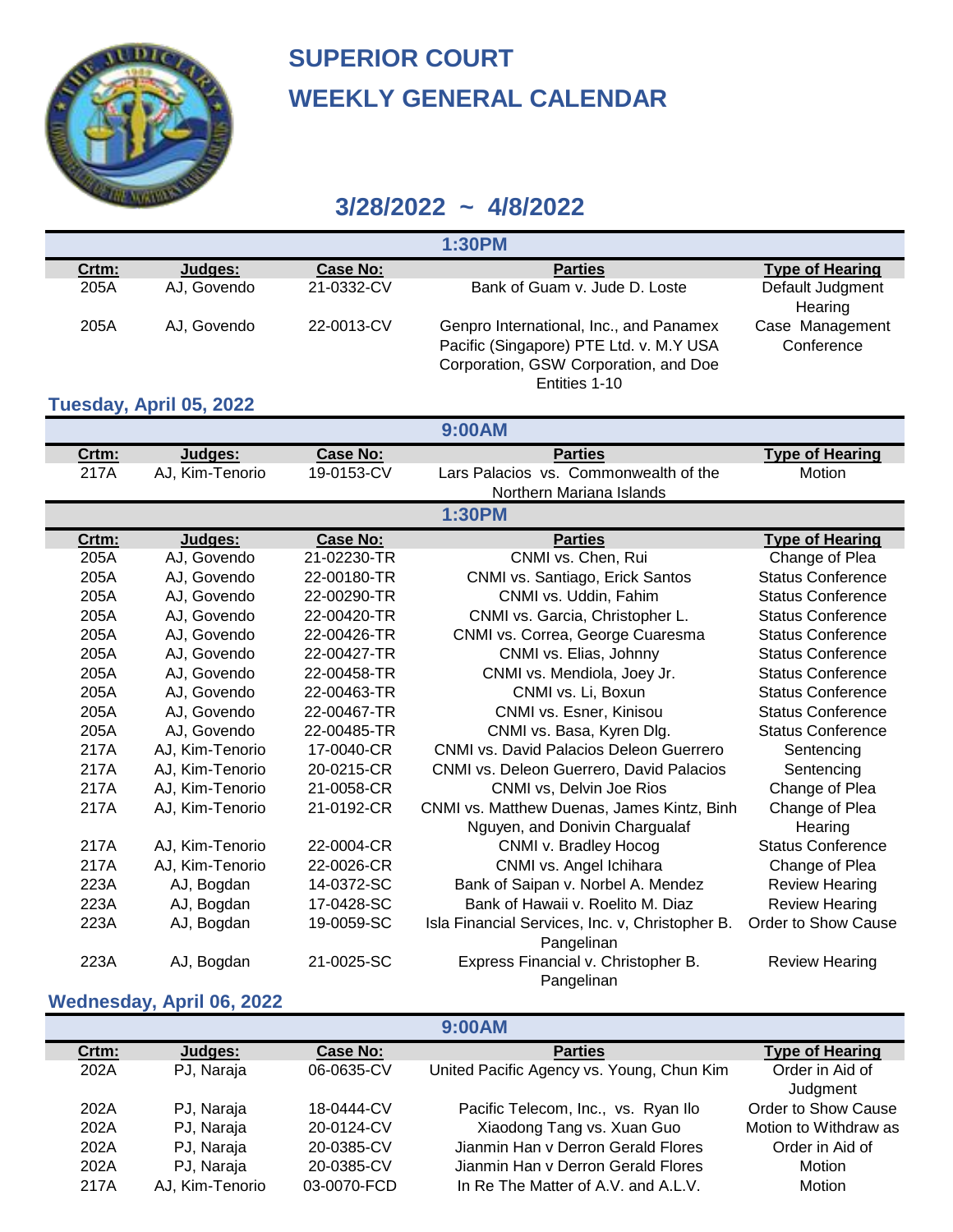

## **3/28/2022 ~ 4/8/2022**

| 217A          | AJ, Kim-Tenorio | 07-0354-FCD     | Juanita Piola Camacho vs Jesse Babauta        | <b>Review Hearing</b>    |  |  |
|---------------|-----------------|-----------------|-----------------------------------------------|--------------------------|--|--|
| 217A          | AJ, Kim-Tenorio | 16-0492-FCD     | Bonicia Fejeran vs. Sean Serrano              | Hearing                  |  |  |
| 217A          | AJ, Kim-Tenorio | 21-0284-FCD     | In the Matter of: J.C and J.C                 | <b>Review Hearing</b>    |  |  |
|               |                 |                 | 1:30PM                                        |                          |  |  |
| Crtm:         | Judges:         | <b>Case No:</b> | <b>Parties</b>                                | <b>Type of Hearing</b>   |  |  |
| 205A          | AJ, Govendo     | 21-00216-TR     | CNMI vs. Moses, Soses                         | Change of Plea           |  |  |
| 205A          | AJ, Govendo     | 21-00660-TR     | CNMI vs. Zhang, Jidong                        | <b>Status Conference</b> |  |  |
| 205A          | AJ, Govendo     | 21-00807-TR     | CNMI vs. Ruben, Ander C.                      | <b>Status Conference</b> |  |  |
| 205A          | AJ, Govendo     | 21-00854-TR     | CNMI vs. Kania, Ernest                        | <b>Status Conference</b> |  |  |
| 205A          | AJ, Govendo     | 21-01087-TR     | CNMI vs. Billy, Jay Andonius                  | <b>Status Conference</b> |  |  |
| 205A          | AJ, Govendo     | 21-01127-TR     | CNMI vs. Charley H. Skang                     | <b>Status Conference</b> |  |  |
| 205A          | AJ. Govendo     | 21-01145-TR     | CNMI vs. John Carlo G. Sanchez                | <b>Status Conference</b> |  |  |
| 205A          | AJ, Govendo     | 21-01333-TR     | CNMI vs. Fieuo Fismark                        | <b>Status Conference</b> |  |  |
| 205A          | AJ, Govendo     | 21-01603-TR     | CNMI v. Ernest Kanai                          | <b>Status Conference</b> |  |  |
| 205A          | AJ, Govendo     | 21-01966-TR     | CNMI vs Eduardo Jr. G. Gabito                 | <b>Status Conference</b> |  |  |
| 205A          | AJ, Govendo     | 21-01986-TR     | CNMI vs Charfauros, Kisha                     | <b>Review Hearing</b>    |  |  |
| 205A          | AJ. Govendo     | 21-01989-TR     | CNMI vs Sablan, Vicente Q.                    | Change of Plea           |  |  |
| 205A          | AJ, Govendo     | 21-01993-TR     | CNMI vs. Darian Jacob D. Salas                | Change of Plea           |  |  |
| 205A          | AJ, Govendo     | 21-02098-TR     | CNMI vs. Rios, Darrow R.                      | <b>Status Conference</b> |  |  |
| 205A          | AJ, Govendo     | 21-02127-TR     | CNMI vs Cunanan, Erika                        | Change of Plea           |  |  |
| 205A          | AJ, Govendo     | 21-02279-TR     | CNMI vs. Mandani, Anselmo                     | <b>Status Conference</b> |  |  |
| 205A          | AJ, Govendo     | 21-02827-TR     | CNMI vs Ruben, Ander                          | <b>Status Conference</b> |  |  |
| <b>2:30PM</b> |                 |                 |                                               |                          |  |  |
| Crtm:         | Judges:         | <b>Case No:</b> | <b>Parties</b>                                | <b>Type of Hearing</b>   |  |  |
| 220A          | AJ, Camacho     | 21-0216-CV      | In the Matter of the Estate of Rosalia Santos | Motion                   |  |  |
|               |                 |                 | Cepeda                                        |                          |  |  |

#### **Thursday, April 07, 2022**

| <b>8:30AM</b> |            |                 |                                    |                        |  |
|---------------|------------|-----------------|------------------------------------|------------------------|--|
| Crtm:         | Judges:    | <b>Case No:</b> | <b>Parties</b>                     | <b>Type of Hearing</b> |  |
| 202A          | PJ, Naraja | 22-00556-TR     | CNMI vs. Ombac, Edgar              | Arraignment            |  |
| 202A          | PJ, Naraja | 22-00591-TR     | CNMI vs. Balajadia, Rolando        | Arraignment            |  |
| 202A          | PJ, Naraja | 22-00594-TR     | CNMI vs. Nennis, Luciano Eriek     | Arraignment            |  |
| 202A          | PJ, Naraja | 22-00595-TR     | CNMI vs. Zhao, Shu                 | Arraignment            |  |
| 202A          | PJ, Naraja | 22-00598-TR     | CNMI vs. Arugay, Marjorie Olleres  | Arraignment            |  |
| 202A          | PJ, Naraja | 22-00599-TR     | CNMI vs. Aguon, Randall            | Arraignment            |  |
| 202A          | PJ, Naraja | 22-00600-TR     | CNMI vs. Jung, Yun Kyu             | Arraignment            |  |
| 202A          | PJ, Naraja | 22-00601-TR     | CNMI vs. Faisao, Jeremy            | Arraignment            |  |
| 202A          | PJ, Naraja | 22-00602-TR     | CNMI vs. Camacho, Lawrence Joseph  | Arraignment            |  |
| 202A          | PJ, Naraja | 22-00603-TR     | CNMI vs. Weit, Benjamin            | Arraignment            |  |
| 202A          | PJ, Naraja | 22-00605-TR     | CNMI vs. Quitugua, Margo           | Arraignment            |  |
| 202A          | PJ, Naraja | 22-00607-TR     | CNMI vs. Lee, Chang Hun            | Arraignment            |  |
| 202A          | PJ, Naraja | 22-00608-TR     | CNMI vs. Arriola, Sally Joy        | Arraignment            |  |
| 202A          | PJ, Naraja | 22-00610-TR     | CNMI vs. Muna, Justin              | Arraignment            |  |
| 202A          | PJ, Naraja | 22-00776-TR     | CNMI vs. Li, Chen                  | Arraignment            |  |
| 202A          | PJ, Naraja | 22-00778-TR     | CNMI vs. Zhang, Jichun             | Arraignment            |  |
| 202A          | PJ, Naraja | 22-00779-TR     | CNMI vs. Gao, Xiang                | Arraignment            |  |
| 202A          | PJ, Naraja | 22-00782-TR     | CNMI vs. Yarbasi, Tuncay           | Arraignment            |  |
| 202A          | PJ, Naraja | 22-00787-TR     | CNMI vs. Saralu, Irvin Q.          | Arraignment            |  |
| 202A          | PJ, Naraja | 22-00813-TR     | CNMI vs. Gimen, Tiffany Mae Kolios | Arraignment            |  |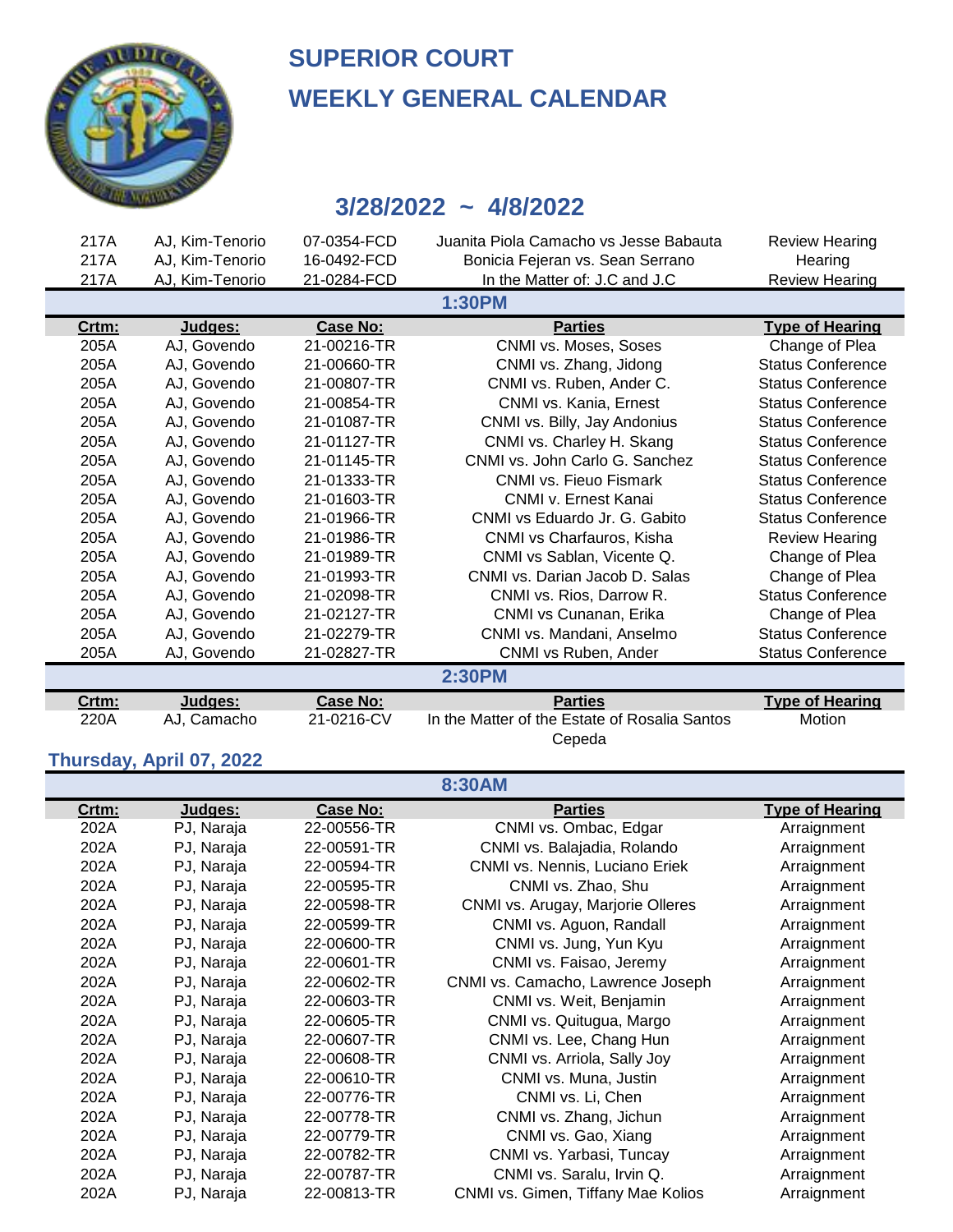

| 202A  | PJ, Naraja | 22-00814-TR     | CNMI vs. Bachani, Ginni A.            | Arraignment                |
|-------|------------|-----------------|---------------------------------------|----------------------------|
| 202A  | PJ, Naraja | 22-00818-TR     | CNMI vs. Taisacan, Marty John T. Jr.  | Arraignment                |
| 202A  | PJ, Naraja | 22-00820-TR     | CNMI vs. Zheng, Qing Shan             | Arraignment                |
| 202A  | PJ, Naraja | 22-00852-TR     | CNMI vs. Borja, Shulan B.             | Arraignment                |
| 202A  | PJ, Naraja | 22-00853-TR     | CNMI vs. Phillip, Richard             | Arraignment                |
| 202A  | PJ, Naraja | 22-00854-TR     | CNMI vs. Guo, Guozhen                 | Arraignment                |
| 202A  | PJ, Naraja | 22-00855-TR     | CNMI vs. Huang, Gui Liang             | Arraignment                |
| 202A  | PJ, Naraja | 22-00868-TR     | CNMI vs. Alepuyo, Christopher B.      | Arraignment                |
| 202A  | PJ, Naraja | 22-00870-TR     | CNMI vs. Li, Zongwen                  | Arraignment                |
| 202A  | PJ, Naraja | 22-00871-TR     | CNMI vs. Javier, Maria M.             | Arraignment                |
| 202A  | PJ, Naraja | 22-00873-TR     | CNMI vs. Rahman, Habibur              | Arraignment                |
| 202A  | PJ, Naraja | 22-00882-TR     | CNMI vs. Zhang, Wei                   | Arraignment                |
| 202A  | PJ, Naraja | 22-00922-TR     | CNMI vs. Hong, Changseok              | Arraignment                |
| 202A  | PJ, Naraja | 22-00925-TR     | CNMI vs. Doctolero, Jayvee            | Arraignment                |
| 202A  | PJ, Naraja | 22-00926-TR     | CNMI vs. Elias, Janny Robon           | Arraignment                |
| 202A  | PJ, Naraja | 22-00927-TR     | CNMI vs. Abal, Elvin F.               | Arraignment                |
| 202A  | PJ, Naraja | 22-00932-TR     | CNMI vs. Fang, Quan                   | Arraignment                |
| 202A  | PJ, Naraja | 22-00935-TR     | CNMI vs. Manglona, George T.          | Arraignment                |
| 202A  | PJ, Naraja | 22-00937-TR     | CNMI vs. Itaman, Angel                | Arraignment                |
| 202A  | PJ, Naraja | 22-00954-TR     | CNMI vs. Lontoc, Brian A.             | Arraignment                |
| 202A  | PJ, Naraja | 22-00959-TR     | CNMI vs. Chi, How Yo                  | Arraignment                |
| 202A  | PJ, Naraja | 22-00960-TR     | CNMI vs. Choi, Jang Hee Lim           | Arraignment                |
| 202A  | PJ, Naraja | 22-00961-TR     | CNMI vs. Tenorio, Melvin Sunho        | Arraignment                |
| 202A  | PJ, Naraja | 22-00962-TR     | CNMI vs. Connor, Steven Ray           | Arraignment                |
| 202A  | PJ, Naraja | 22-00963-TR     | CNMI vs. Santos, Christopher Frank    | Arraignment                |
|       |            |                 | Camacho                               |                            |
| 202A  | PJ, Naraja | 22-00964-TR     | CNMI vs. De Vero, Dean Joseph Quendan | Arraignment                |
| 202A  | PJ, Naraja | 22-00965-TR     | CNMI vs. Taisacan, Jesse Clarence     | Arraignment                |
| 202A  | PJ, Naraja | 22-00969-TR     | CNMI vs. Villagomez, Jeffrey R.       | Arraignment                |
| 202A  | PJ, Naraja | 22-00970-TR     | CNMI vs. Li, Zhengqi                  | Arraignment                |
| 202A  | PJ, Naraja | 22-00971-TR     | CNMI vs. Liu, Jianhu                  | Arraignment                |
| 202A  | PJ, Naraja | 22-00976-TR     | CNMI vs. Maniago, Ian Karl S.         | Arraignment                |
| 202A  | PJ, Naraja | 22-00980-TR     | CNMI vs. Kaipat, Roland               | Arraignment                |
| 202A  | PJ, Naraja | 22-00982-TR     | CNMI vs. Bernardo, Perrin N.          | Arraignment                |
| 202A  | PJ, Naraja | 22-01008-TR     | CNMI vs. Li, Guohao                   | Arraignment                |
|       |            |                 | 9:00AM                                |                            |
| Crtm: | Judges:    | <b>Case No:</b> | <b>Parties</b>                        | <b>Type of Hearing</b>     |
| 202A  | PJ, Naraja | 15-01743-TR     | CNMI vs. Mettao, Dino Ayuyu           | Arraignment                |
| 202A  | PJ, Naraja | 18-00374-TR     | CNMI vs. Antonio G. Abugan            | Arraignment                |
| 202A  | PJ, Naraja | 19-01407-TR     | CNMI vs. Jin, Guanghu                 | Arraignment                |
| 202A  | PJ, Naraja | 20-00113-TR     | CNMI vs. Royal, Bri'ana               | Arraignment                |
| 202A  | PJ, Naraja | 20-00656-TR     | CNMI vs. Sablan, Jamal Servin Tudela  | Arraignment                |
| 202A  | PJ, Naraja | 21-00669-TR     | CNMI vs. Iderbei, Grant R.            | Arraignment                |
| 202A  |            | 21-01619-TR     | CNMI vs. Shuo Qiu                     |                            |
| 202A  | PJ, Naraja | 21-02124-TR     | CNMI vs Lopez, Erano C.               | Arraignment<br>Arraignment |
|       | PJ, Naraja |                 |                                       |                            |
| 202A  | PJ, Naraja | 21-02420-TR     | CNMI vs. Takami, Kayona               | Arraignment                |
| 202A  | PJ, Naraja | 21-02450-TR     | CNMI vs. Ozman Genc                   | Arraignment                |
| 202A  | PJ, Naraja | 21-02500-TR     | CNMI vs Iskawa, Rdechor R.            | Arraignment                |
| 202A  | PJ, Naraja | 21-02555-TR     | CNMI vs. Nakie Sha                    | Arraignment                |
| 202A  | PJ, Naraja | 21-02590-TR     | CNMI vs. Fred, Peter                  | Arraignment                |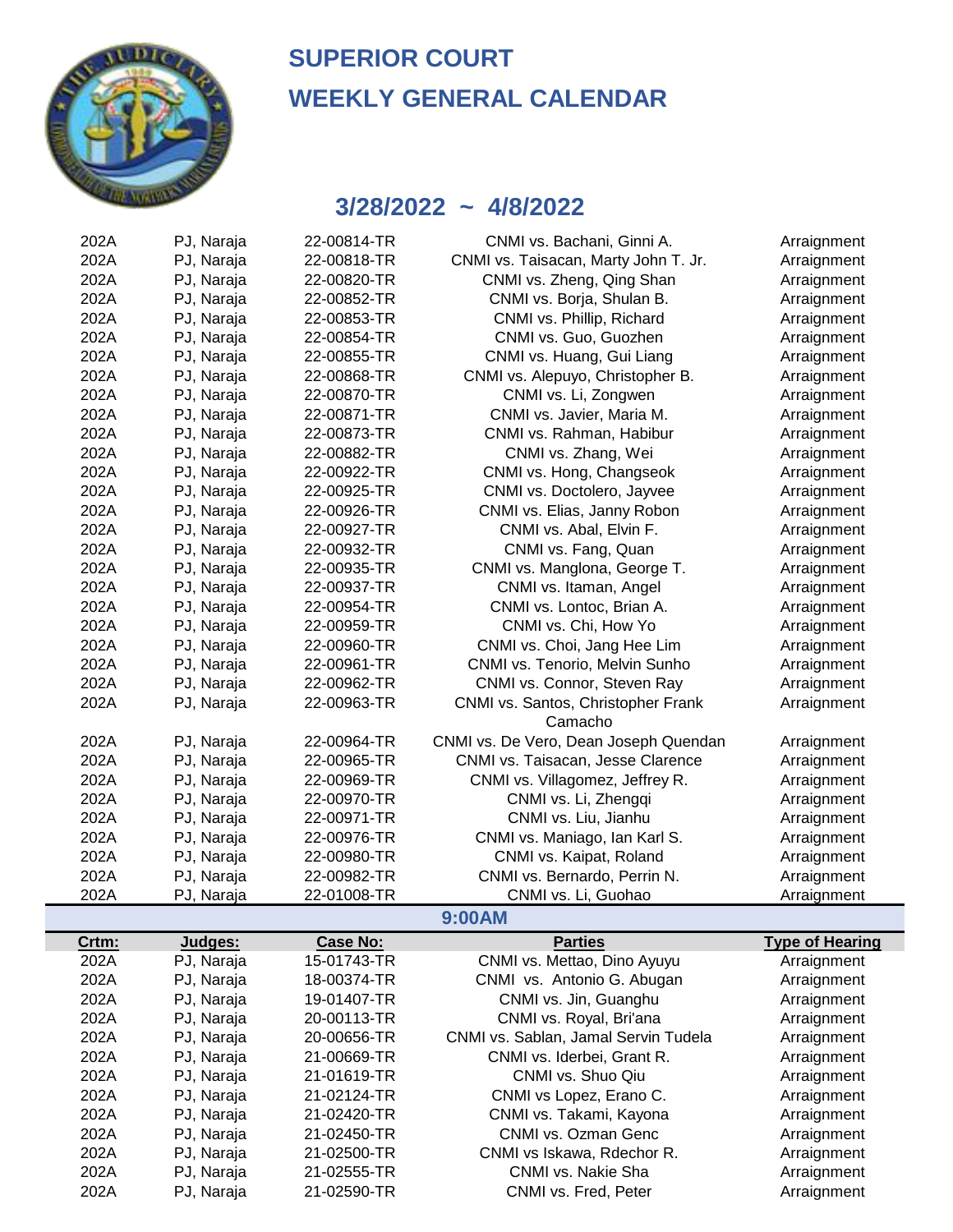

| 202A         | PJ, Naraja  | 21-02627-TR     | CNMI vs Fang, Ye                      | Arraignment              |
|--------------|-------------|-----------------|---------------------------------------|--------------------------|
| 202A         | PJ, Naraja  | 21-02655-TR     | CNMI vs Li, Li Yang                   | Arraignment              |
| 202A         | PJ, Naraja  | 21-02678-TR     | CNMI vs. Kim, Bo Chyul                | Arraignment              |
| 202A         | PJ, Naraja  | 21-02809-TR     | CNMI vs Smith, Ry Jay                 | Arraignment              |
| 202A         | PJ, Naraja  | 21-02815-TR     | CNMI vs Sinounou, Kanis               | Arraignment              |
| 202A         | PJ, Naraja  | 21-02904-TR     | CNMI vs Saimon, Benson                | Arraignment              |
| 202A         | PJ, Naraja  | 21-02947-TR     | CNMI vs. Ducusin, Daniel Baoanan      | Arraignment              |
| 202A         | PJ, Naraja  | 21-03027-TR     | CNMI vs Rahaman, Julia K.             | Arraignment              |
| 202A         | PJ, Naraja  | 21-03030-TR     | CNMI vs Delos Reyes, Ana Lisa F.      | Arraignment              |
| 202A         | PJ, Naraja  | 21-03037-TR     | CNMI vs Rivera, Bernardo Vicente      | Arraignment              |
| 202A         | PJ, Naraja  | 21-03168-TR     | CNMI vs. Rementilla, Rommei S.        | Arraignment              |
| 202A         | PJ, Naraja  | 22-00058-TR     | CNMI vs. Kafato, RT Junior C.         | Arraignment              |
| 202A         | PJ, Naraja  | 22-00069-TR     | CNMI vs. Shin, Rachel Da-In           | Arraignment              |
| 202A         | PJ, Naraja  | 22-00084-TR     | CNMI vs. Rivera, Mamerto Paredo       | Arraignment              |
| 202A         | PJ, Naraja  | 22-00146-TR     | CNMI vs. Siscar, Kyla Christel Pascua | Arraignment              |
| 202A         | PJ, Naraja  | 22-00170-TR     | CNMI vs. Del Corro, Alejandro         | Arraignment              |
| 202A         | PJ, Naraja  | 22-00216-TR     | CNMI vs Zhang, Qing                   | Arraignment              |
| 202A         | PJ, Naraja  | 22-00234-TR     | CNMI vs. Sangcap, Reneill P.          | Arraignment              |
| 202A         | PJ, Naraja  | 22-00239-TR     | CNMI vs. Zhang, Xiao Ping             | Arraignment              |
| 202A         | PJ, Naraja  | 22-00245-TR     | CNMI vs Padolina, Jeffry Sangalang    | Arraignment              |
| 202A         | PJ, Naraja  | 22-00263-TR     | CNMI vs. Wang, Juhua                  | Arraignment              |
| 202A         | PJ, Naraja  | 22-00295-TR     | CNMI vs. Tenorio, Kenneth Dominic S.  | Arraignment              |
| 202A         | PJ, Naraja  | 22-00303-TR     | CNMI vs. Ngirutoi, Flare              | Arraignment              |
| 202A         | PJ, Naraja  | 22-00500-TR     | CNMI vs. Arriola, Neling Chrystine K. | Arraignment              |
| 202A         | PJ, Naraja  | 22-00536-TR     | <b>CNMI vs No Operator</b>            | Arraignment              |
| 202A         | PJ, Naraja  | 22-00784-TR     | CNMI vs. Shakir, Ammar                | Arraignment              |
| 202A         | PJ, Naraja  | 22-00785-TR     | CNMI vs. Yangirelit, Vivlayn L.       | Arraignment              |
| 202A         | PJ, Naraja  | 22-00786-TR     | CNMI vs. Pangelinan, Ryan R.          | Arraignment              |
| 202A         | PJ, Naraja  | 22-00817-TR     | CNMI vs. Piailug, Antonio V.          | Arraignment              |
| 202A         | PJ, Naraja  | 22-00953-TR     | CNMI vs. Rios, Brandon A.             | Arraignment              |
| 202A         | PJ, Naraja  | 22-00966-TR     | CNMI vs. Tinney, Cailin Alexis        | Arraignment              |
| 202A         | PJ, Naraja  | 22-00967-TR     | CNMI vs. Matu, Fred                   | Arraignment              |
| 202A         | PJ, Naraja  | 22-00968-TR     | CNMI vs. Sumor, Xavier Jacob Somol    | Arraignment              |
| 202A         | PJ, Naraja  | 22-00975-TR     | CNMI vs. Innocenti, Juanito Rogopes   | Arraignment              |
|              |             |                 | 9:30AM                                |                          |
| Crtm:        | Judges:     | <b>Case No:</b> | <b>Parties</b>                        | <b>Type of Hearing</b>   |
| 202A         | PJ, Naraja  | 21-03169-TR     | CNMI vs. Hwang, Young Ha              | <b>Review Hearing</b>    |
| 202A         | PJ, Naraja  | 22-00051-TR     | CNMI vs. Xu, Chenghuan                | <b>Review Hearing</b>    |
| 202A         | PJ, Naraja  | 22-00271-TR     | CNMI vs. Achime, Savage               | <b>Review Hearing</b>    |
| 202A         | PJ, Naraja  | 22-00274-TR     | CNMI vs. Fajardo, John Remises        | <b>Review Hearing</b>    |
|              |             |                 | 10:00AM                               |                          |
| Crtm:        | Judges:     | Case No:        | <b>Parties</b>                        | <b>Type of Hearing</b>   |
| 202A         | PJ, Naraja  | 22-00095-TR     | CNMI vs. Yarobwemal, Antonio          | <b>Bench Trial</b>       |
| 202A         | PJ, Naraja  | 22-00569-TR     | CNMI vs. Kim, Won                     | <b>Bench Trial</b>       |
| 220A         | AJ, Camacho | 03-0079-CV      | In Re Estate of Rita Rogolifoi        | Motion                   |
|              |             |                 | 1:30PM                                |                          |
| <u>Crtm:</u> | Judges:     | Case No:        | <b>Parties</b>                        | <b>Type of Hearing</b>   |
| 205A         | AJ, Govendo | 21-0200-CR      | CNMI vs. Ramon Aldan Camacho          | <b>Status Conference</b> |
|              |             |                 |                                       |                          |